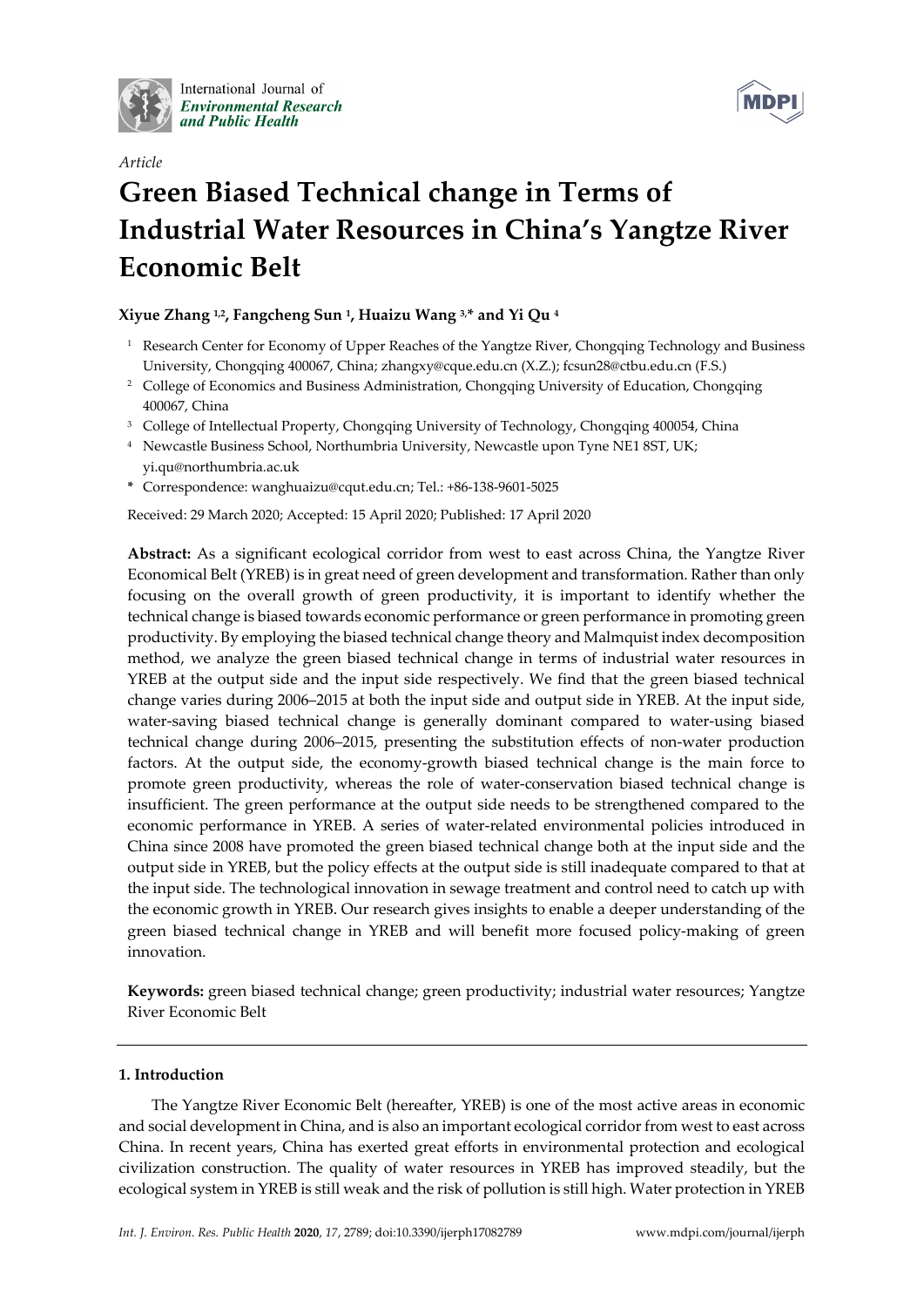still has a long way to go especially considering the balance of economic development and water protection. Since 2008, the Chinese government has issued a series of water environmental laws and policies such as the "Amendment of China Water Pollution Prevention and Control Law", "Opinions on Implementing the Strictest Water Resources Management System" and the "Water Pollution Prevention and Control Action Plan", which have imposed the strictest requirements on water conservation in China. Under the influence of new water-related regulations and policies, the discharge of pollutants from industrial sewage in China has continued to decrease. Figure 1 reveals the total chemical oxygen demand (COD) discharge of sewage in China's top 10 water-intensive industries (including industries of textiles, paper-making, metal smelting, chemical, power generation, etc.). According to Figure 1, the COD discharge of sewage in the top 10 water-intensive industries across China in 2015 has dropped over 50% compared to that in 2005. However, as the overall COD discharge is still large, the task of controlling industrial sewage and related pollutants remains severe. YREB is a cluster area for China's water-intensive industries. For example, according to China's industry statistical yearbooks, since 2005, the yearly output value of chemical fiber products in YREB has accounted for more than 70% of the total amount in China. This has brought tremendous pressure on industrial water using and sewage discharge in YREB. According to Figure 2, in each year of 2005, 2010 and 2015, the amount of industrial water consumption in YREB has accounted for over 60% of the total amount in China, and the amount of industrial COD discharge has accounted for over 30% of the total amount in China. It is urgent to promote green productivity and green transformation development in terms of industrial water resources in YREB.



**Figure 1.** Total chemical oxygen demand (COD) discharge in industrial sewage of top 10 waterintensive industries in China. Data sources: China Environmental Statistical Yearbook (2005–2015).



**Figure 2.** Proportion of total industrial water consumption and COD discharge in the Yangtze River Economic Belt (YREB) compared to nationwide. Data sources: China Environmental Statistical Yearbook (2005–2015).

A program released by the Chinese government in 2016 called "innovation-driven industrial transformation and upgrading in YREB" has emphasized the important role of innovation strategy for the green transformation and development of YREB. Although economic performance and green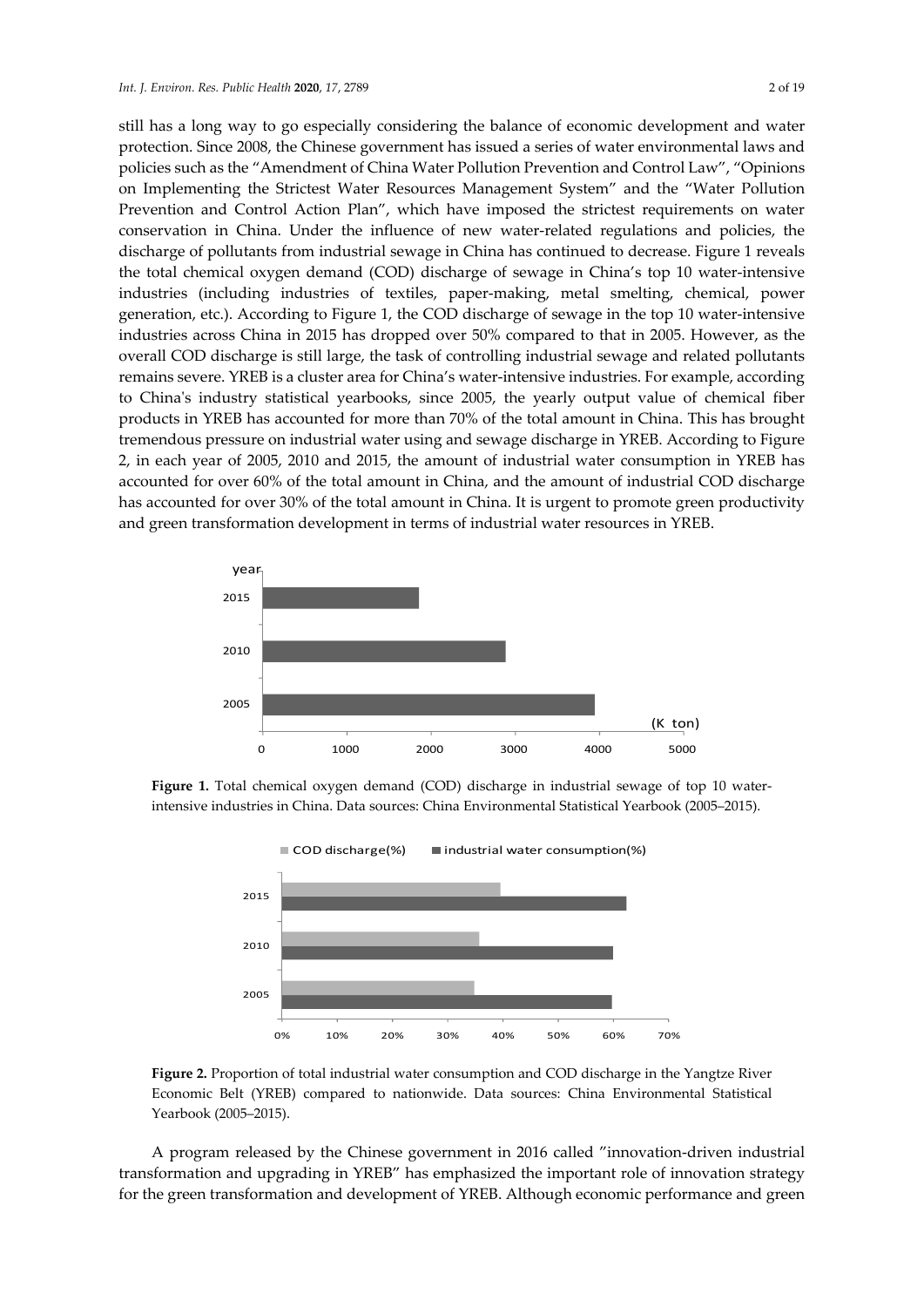performance are usually in contradiction, the innovation-driven strategy can achieve synergy between economic performance and green performance. Green TFP (total factor productivity) is an important indicator for measuring the coordinated development of economic growth and environmental protection. However, there exist different technological directions or bias for improving green TFP. Some regions may prefer to choose neutral or less green technologies as long as they can promote the rapid growth of economy. Even if the green performance does not increase much, the overall green productivity can be promoted by the economic performance. While other regions may prefer to choose more green technologies, which can vigorously improve the green performance. Even if the economic growth is slow, the overall green productivity can be promoted by the improvement of green performance. For YREB, although the economic performance and green performance are both important, which one is the main driver for green productivity growth may vary in different regions and at different times. For example, some areas with severe environmental problems should be strongly encouraged to adopt the environmentally biased technical change mode. Rather than only focus on the overall growth of green productivity, it is necessary to distinguish whether technical change is biased towards economic performance or green performance in promoting green productivity. By employing the biased technical change theory and Malmquist index decomposition method, we analyze the green biased technical change in terms of industrial water resources in YREB from the output side and the input side respectively. Our research will benefit more focused policy-making of green innovation.

## **2. Literature Review**

Technical change is biased when it increases the marginal product of one production factor more than another [1]. The concept of biased technical change originates from early "induced innovation" literature proposed first by Hicks [2], who points out that technical change tends to save more expensive production factors. Acemoglu [1,3] develops the biased technical change theory from the induced innovation theory by laying out the micro-foundations in the framework of endogenous technical change models, and making the biased technical change theory widely used, especially in explaining the skill wage with the skill-biased technical change. Simultaneously, the green biased technical change and its impact on environmental protection and economical growth is getting more and more attention. Popp [4,5] documents the impact of energy prices on patents for energy-saving innovations, finding that higher energy prices are associated with a significant increase in energysaving innovations, and the ignorance of biased technical change might overstate the costs of environmental regulation. Acemoglu et al. [6] introduce biased technical change under an endogenous growth model with environmental constraints, suggesting that the combination of research subsidies and carbon taxes can be an optimal strategy to redirect technical change toward cleaner technologies. Acemoglu et al. [7] further develop an endogenous growth model in which clean and dirty technologies compete in production, finding that if dirty technologies are more advanced, the transition to clean technology can be difficult. Calel et al. [8] find that the EU emissions trading scheme has increased low-carbon innovation among regulated firms by as much as 10%, while not crowding out patenting for other technologies. Aghion et al. [9] find a sizable impact of carbon taxes on the direction of innovation in the automobile industry. Some researches study the green biased technical change in China. Among them, Wang et al. [10] estimate China's biased technical change under environmental constraints from 2004 to 2015, finding that although the rapid accumulation of capital leads to technical progress that is biased toward capital, technical progress in the labor bias can significantly increase green total factor productivity. Jiang et al. [11] split the industry performance into economic and environmental dimensions, finding that technical and scale inefficiencies are relatively higher for environmental sub-technology compared to the economic subtechnology in China. Peng et al. [12] find that the output-biased technical change is the significant contributor to the technical change in the Chinese energy industry from 2006 to 2016.

Our research is also closely related to literature on the green total factor productivity in terms of water resources. With the growth of the global population and economic development, the paradox between water-using and water-protection has been increasing considerably. The World Economic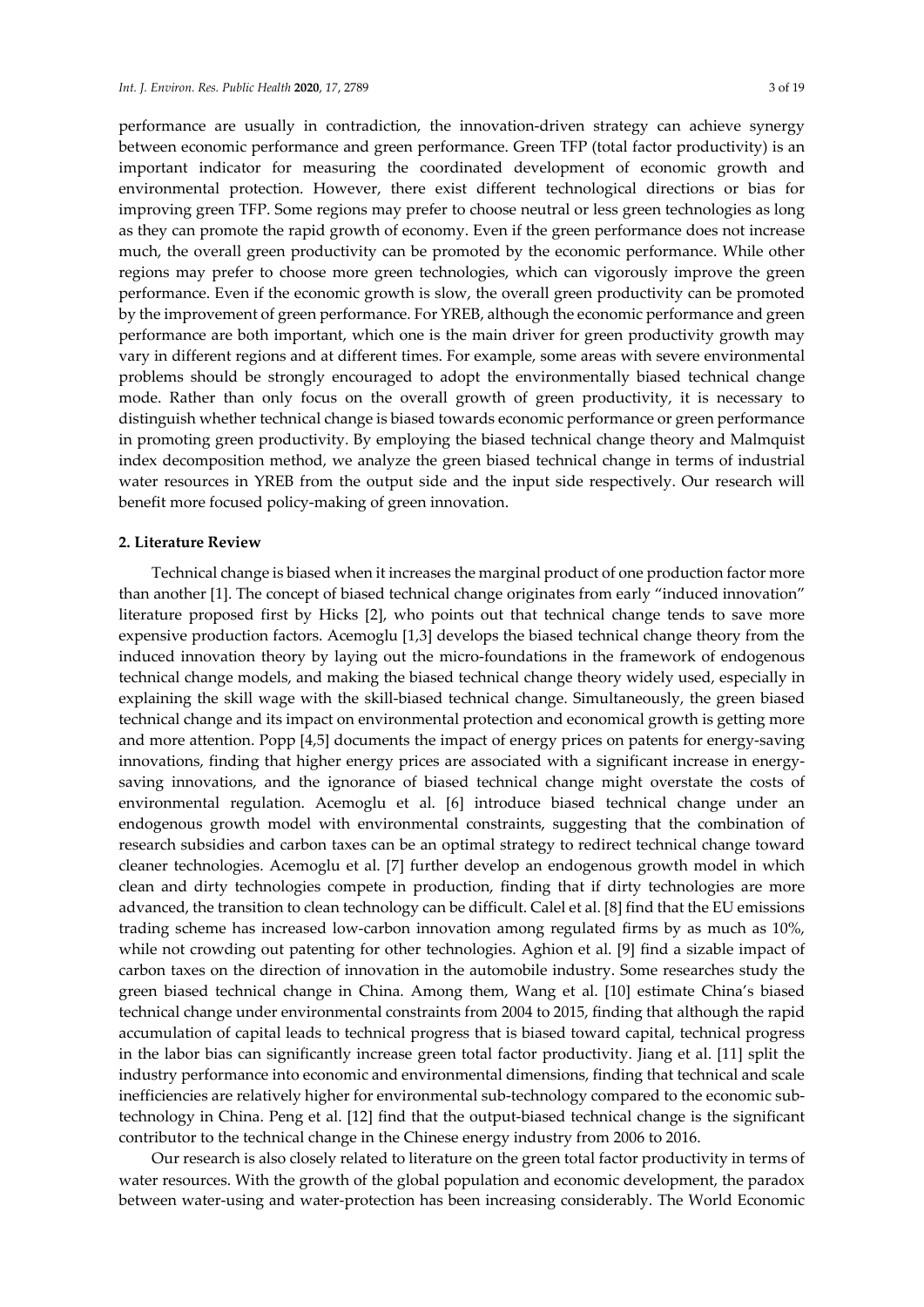Forum [13] has identified the water supply crises as one of the top three global risks. More and more researchers are focusing on water-using and water-treatment efficiency. The related research includes water efficiency in industry [14,15], agriculture [16,17], domestic water [18,19] and the comprehensive water efficiency including both industrial and domestic water [20,21]. Among them, research into water efficiency and protection in industry has gained the most attention, especially in newly industrialized countries. According to the forecast of OECD (Organization for Economic Cooperation and Development)[22], global manufacturing water demand is projected to increase fourfold during 2000–2050. The synergy among industrial economic growth, industrial water demand and water protection plays an important role in sustainable industrial economic development, which is of more significance for China due to its rapid industrial economic growth in the last three decades under the pressure of limited water resources. The industrial green water productivity is a comprehensive productivity indicator that considers both industrial economic growth and industrial water related activities. According to the definition of total-factor water efficiency by Hu et al. [23], the industrial green water productivity is defined as the industrial productivity considering the industrial water input and the non-expected output of wastewater related pollutant discharge, as well as the conventional production inputs and outputs. Among the literature in Chinese industrial green water productivity, some scholars have studied the time and space distribution of green water productivity across China [14,15]. Some research is relevant to the two-stage productivity of industrial water consumption and industrial wastewater treatment [24]. Technical change is one of the main drivers to influence productivity, which can be estimated by decomposing the total factor productivity [25]. Moro et al. [26] find a rapid Chinese technological catching up of water innovation in the last three decades using patent data. Yet the properties of technical change in terms of water resources and their influence on the industrial green water productivity need to be further studied. Jin et al. [27] show that the impact of technological innovation on green industrial water productivity is different spatially in China. As the Yangtze River Economic Belt (YREB) is an important ecological corridor from west to east across China, some studies focus on the green productivity and technical change in YREB. Xing et al. [28] explore the total factor ecological efficiency in YREB based on a proposed Shephard energy distance function. Peng et al. [29] find out the environmental governance efficiency for the Yangtze River urban agglomeration is basically driven by technical progress. Wang and Yang [30] explore the mechanism of three innovation factors including innovative human capital, R&D fund, and fixed assets to the technological innovation performance in the Yangtze River Delta region. Our research focuses on the green bias of technical change in terms of industrial water resources in YREB using a non-parametric approach, which has received less scrutiny in the existing research.

There are generally two types of methods for measuring biased technology change in the existing research. One is the parameter method, by setting different production function models and solving the parameters, and then calculating the index of biased technical change [1,31]. Parametric methods can conduct conventional tests of hypotheses, and can accommodate the effects of data noise, but they need to assume specific forms of production functions. The second one is the nonparametric approach employing data envelopment analysis method (DEA) or Malmquist index decomposition method, which decomposes the technical change index into the input-biased technical change index, the output-biased technical change index and the neutral technical change index [32– 34]. The second method can deal with multiple inputs and multiple outputs simultaneously without giving specific production function forms, which fully takes into account the diversity of production technology in the economy. Weber and Domazlicky [33] and Barros and Weber [35] illustrate the criteria to identify which input or output is favored in the biased technical change with input-based Malmquist index. Färe et al. [36] demonstrate the criteria for identifying the direction of input bias in the biased technical change with output-based Malmquist index. There is still a lack of criteria for identifying the direction of output bias in the biased technical change with the output-based Malmquist index method according to the existing research literature. Given that the output-based Malmquist index is widely used in the study of productivity growth and technical change [37–39], we demonstrate the criteria for identifying the directions of both the output and input bias in the biased technical change with the output-based Malmquist index method. We employ the Shephard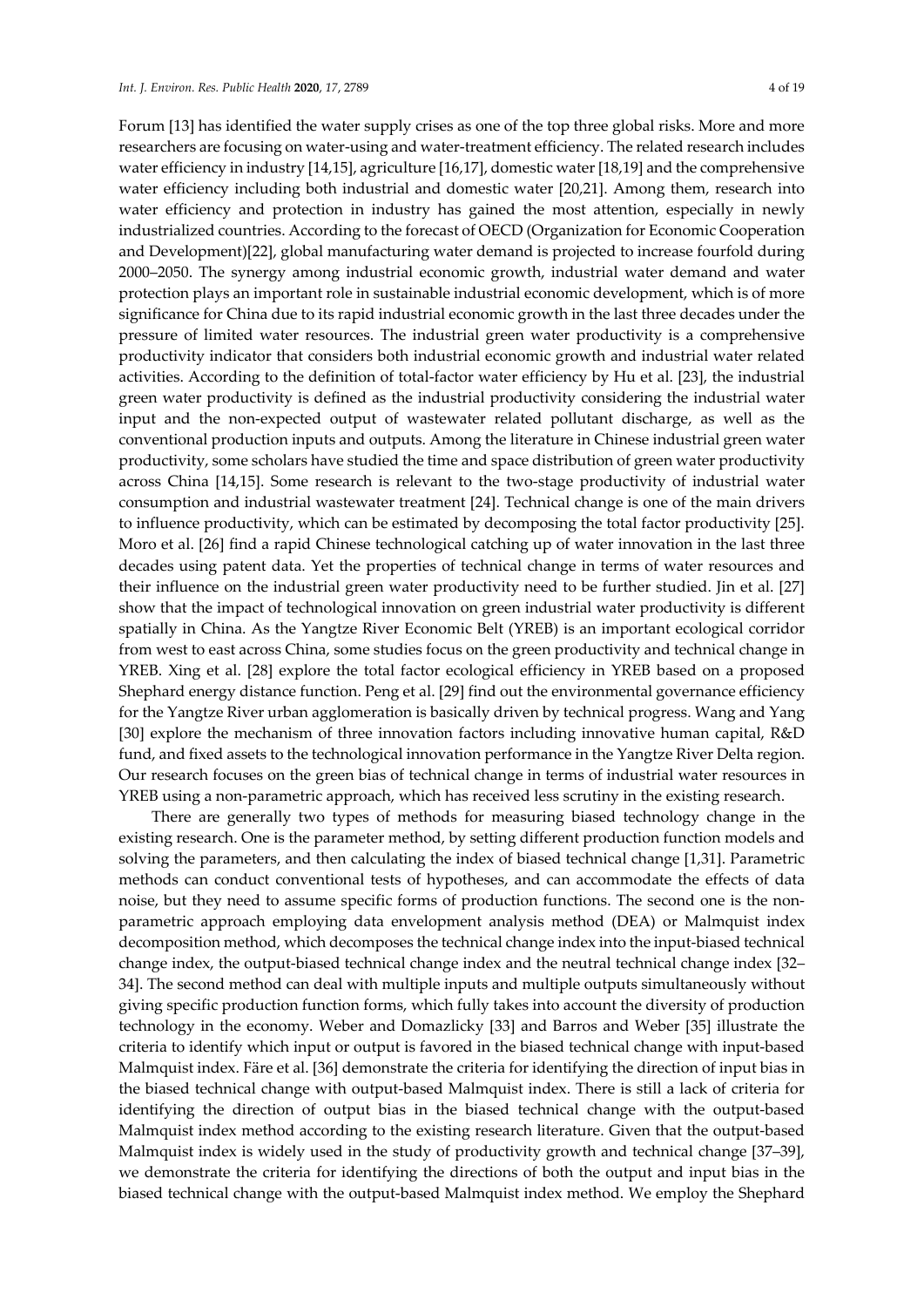radial distance function to calculate the Malmquist index because it is the analytical basis in constructing the identifying criteria for the biased technical change with the Malmquist index method [33]. Some scholars try to use this kind of identifying the criteria with non-radial distance functions. For example, Li et al. [40] use the directional distance function with undesired output to analyze the green biased technical progress in terms of water resources across China on the basis of Weber and Domazlicky's research [33]. The directional distance function with an undesired output is a nonradial distance function. Although the non-radial distance function is employed to calculate the Malmquist index, a radial distance function is actually employed to derive the identifying criteria for biased technical change based on that Malmquist index in their research. This causes a contradiction in their method. According to the present literature, whether the identifying criteria for biased technical change based on the Weber and Domazlicky's method [33] applies to non-radial distance function has not yet been sufficiently proven. This paper employs the Shephard radial distance function to construct the identifying criteria for biased technical change with the output-based Malmquist index, and then uses this framework and the biased technical change theory to study the green biased technical change in YREB in terms of water resources.

The growth of green productivity can be driven by the economic performance as well as the green performance. Some regions can realize the growth of green productivity mainly by higher economic performance, which can offset the relatively lower green performance. On the contrary, some other regions can realize the growth of green productivity mainly by higher green performance, which can offset the relatively lower economic performance. The different dominance between economic performance and green performance depends on the different bias of technical change. The technical change can be divided into two modes including economically biased technical change and green biased technical change. In the economically biased technical change mode, neutral or less green technologies are more preferred as long as they can promote the rapid growth of economy to offset the relatively low green performance, while in the green biased technical change mode, more green technologies are preferred, which can vigorously improve the green performance. By analyzing the two different kinds of technical change, we can further reveal the characteristics of green bias in the process of green economic transformation rather than only focus on the overall growth of green productivity. In our research, we will discuss the green biased technical change in terms of industrial water resources in YREB. Has the technical change contributed to the green productivity growth in YREB in terms of industrial water resources? Is the technical change biased to economic performance or water-related green performance in YREB? What is the difference in the green biased technical change at the input side and the output side respectively in YREB? We will employ the biased technical change theory and Malmquist index decomposition method to explore these questions.

The structure of this paper is organized as follows. Section 2 provides a summary of current related research, including the research of biased technical change and the green total factor productivity in terms of water resources. Section 3 illustrates the measuring methods, variable indicators and data resources, as well as the demonstration of identifying criteria for biased technical change. Section 4 presents and analyzes the results of green productivity and the directions of biased technical change in terms of water resources in YREB. Conclusions and policy implications are presented in Section 5.

## **3. Model and Data**

## *3.1. Model for Measuring Biased Technical Change*

The DEA method has been widely used to estimate the Shephard output distance function [41], which can serve as a measure of output technical efficiency [42] and equals the ratio of actual outputs of a DMU (decision-making unit) to the potentially optimal outputs of DMUs in the production frontier holding inputs constant. The output technical efficiency for DMU ''*k*" can be obtained by solving the following linear programming problem,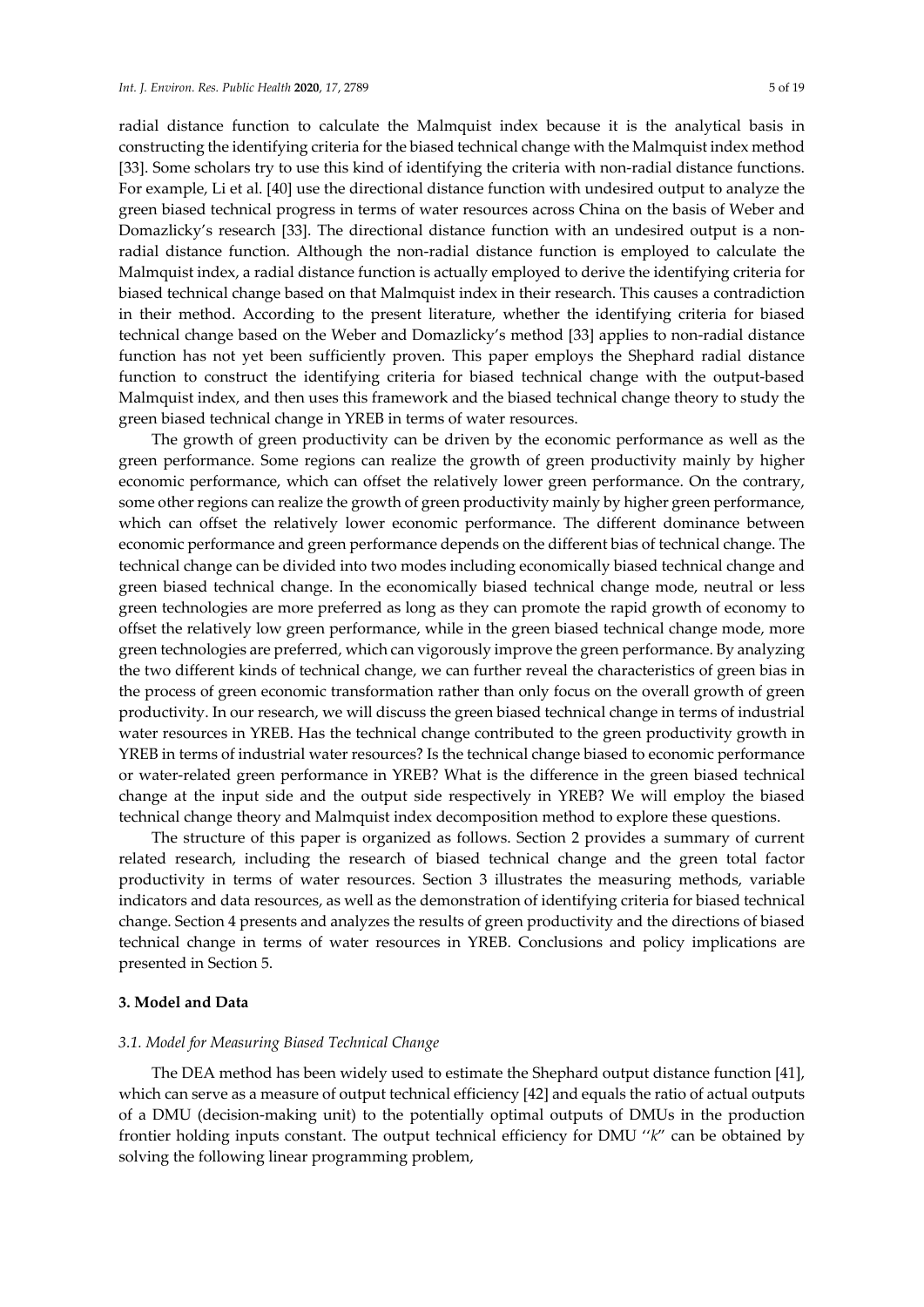$$
D_{o}^{t}(x_{k}^{t}, y_{k}^{t}) = \min \left\{\theta : \sum_{i=1}^{R} \lambda_{i}^{t} x_{ni}^{t} \leq x_{nk}^{t}, n = 1...N; \sum_{i=1}^{R} \lambda_{i}^{t} y_{ni}^{t} \geq \theta^{-1} y_{mk}^{t}, m = 1...M; \lambda_{i}^{t} \geq 0, i = 1...R \right\}
$$
(1)

where  $D_0(x, t, y, t)$  is the Shephard output distance function or the output technical efficiency for DMU " $k$ " among the *R* DMUs when constant returns to scale holds.  $x_n^t$  represents the *N* non-negative inputs in period *t*, and  $y_m^t$  represents the *M* non-negative outputs produced in period *t*.  $\lambda_i^t$  are the intensity variables in period *t*, which are non-negative.

Following Färe et al. [25], the output technical efficiency growth can be estimated using the output-based Malmquist index (hereafter MI) as shown in Formula (2). This index can be decomposed into two indices measuring efficiency change (hereafter EC) and technical change (hereafter TC). The efficiency change measures the ''catching up" to the production frontier, reflecting the change of organizational management ability, while the technical change measures the shift of the production frontier from one period to another, reflecting the level of technical progress. As the product of EC and TC, the MI index reflects the overall technical efficiency growth of each DMU. According to Färe et al. [25], the output-based Malmquist index and the decomposition indices take the following form

$$
\mathrm{MI}_{o}^{t,t+1}(x^{t},y^{t}) = \left(\frac{D_{o}^{t+1}(x^{t+1},y^{t+1})}{D_{o}^{t+1}(x^{t},y^{t})} \times \frac{D_{o}^{t}(x^{t+1},y^{t+1})}{D_{o}^{t}(x^{t},y^{t})}\right)^{1/2} = \frac{D_{o}^{t+1}(x^{t+1},y^{t+1})}{D_{o}^{t}(x^{t},y^{t})} \times \left(\frac{D_{o}^{t}(x^{t},y^{t})}{D_{o}^{t+1}(x^{t},y^{t})} \times \frac{D_{o}^{t}(x^{t+1},y^{t+1})}{D_{o}^{t+1}(x^{t},y^{t})}\right)^{1/2}
$$
\n
$$
= \mathrm{EC}^{t,t+1} \times \mathrm{TC}^{t,t+1}
$$
\n
$$
(2)
$$

Furthermore, Färe and Grosskopf [32] decomposed the TC index into three separate indices including output-biased technical change (OBTC), input-biased technical change (IBTC) and the magnitude of technical change (MATC). These indices can disclose the tilted effects of the production frontier, measuring the contribution of three types of technical change including output-biased technical change, input-biased technical change and neutral technical change to the overall technical change and productivity growth. The three indices take the following forms:

$$
OBTC = \sqrt{\frac{D_o^{t}(x^{t+1}, y^{t+1})}{D_o^{t+1}(x^{t+1}, y^{t+1})}} \times \frac{D_o^{t+1}(x^{t+1}, y^{t})}{D_o^{t}(x^{t+1}, y^{t})},
$$
  
\n
$$
IBTC = \sqrt{\frac{D_o^{t}(x^{t+1}, y^{t})}{D_o^{t+1}(x^{t+1}, y^{t})}} \times \frac{D_o^{t+1}(x^{t}, y^{t})}{D_o^{t}(x^{t}, y^{t})}
$$
  
\n
$$
MATC = \frac{D_o^{t}(x^{t}, y^{t})}{D_o^{t+1}(x^{t}, y^{t})}
$$
\n(3)

If  $OBTC > 1$ , it means that the bias of output promotes technical progress and productivity growth, otherwise it leads to technical regress and productivity decline. OBTC = 1 means that there is no bias among outputs. If IBTC < 1, it indicates that the bias of input promotes technical progress and productivity growth, otherwise it leads to technical regress and productivity decline. IBTC = 1 indicates that there is no bias among inputs; MATC represents the magnitude of Hicks' neutral technical progress. MATC > 1 means that the neutral technology promotes technical progress, and vice versa leads to technical regress. The Meanings of OBTC, IBTC and MATC are shown in Table 1.

**Table 1.** Output-biased technical change (OBTC), input-biased technical change (IBTC) and magnitude of technical change (MATC).

| Index       |                                  |                                 | $=1$                              |
|-------------|----------------------------------|---------------------------------|-----------------------------------|
| OBTC        | Output-biased technical progress | Output-biased technical regress | No output-biased technical change |
| <b>IBTC</b> | Input-biased technical progress  | Input-biased technical regress  | No input-biased technical change  |
| MATC        | Neutral technical progress       | Neutral technical regress       | No neutral technical change       |

However, the indicator of OBTC or IBTC can only disclose whether the outputs or inputs are biased and whether the bias promotes technical progress, it can not directly indicate which output or input is biased. Weber and Domazlicky [33] and Barros and Weber [35] illustrate how to identify the directions of input bias and output bias in the biased technical change. In their analysis, the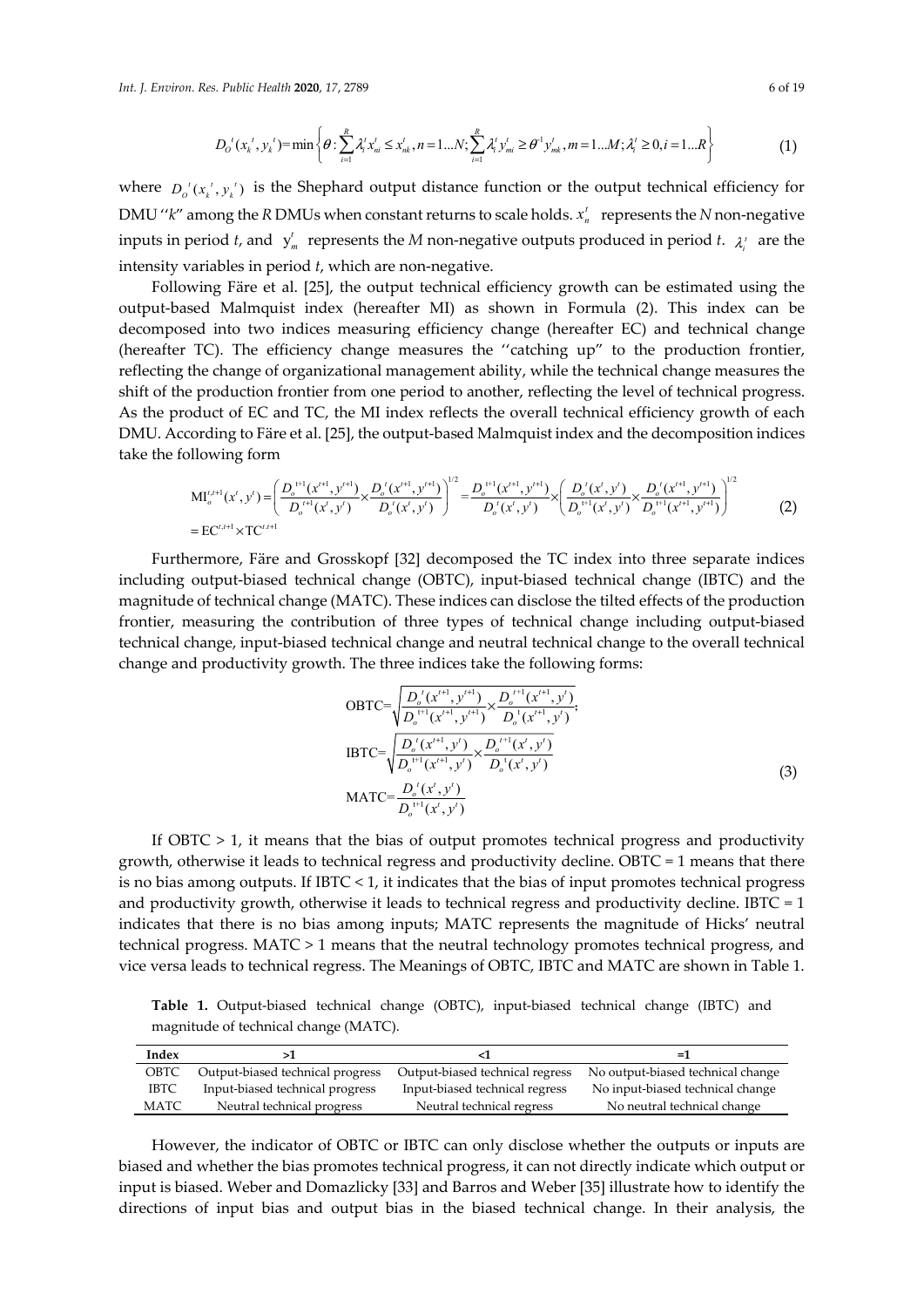identifying criteria for biased technical change are on the ground of the input-based Malmquist productivity index. Färe et al. [36] demonstrate the criteria for identifying the direction of input bias in the biased technical change with the output-based Malmquist productivity index. We illustrate how to identify the directions of both the output and input bias in the biased technical change with the output-based Malmquist productivity index, then employing the identifying criteria to analyze the industrial green biased technical change in terms of water resources in China's Yangtze River Economic Belt. The identifying criteria are shown in Table 2, which is derived from Figures 3 and 4.

|                                                                           | <b>Output-Biased Technical Change</b> |              | <b>Input-Biased Technical Change</b>                                      |                           |                                        |  |  |
|---------------------------------------------------------------------------|---------------------------------------|--------------|---------------------------------------------------------------------------|---------------------------|----------------------------------------|--|--|
| Output mix                                                                | OBTC > 1                              | ORTC < 1     | Input mix                                                                 | IBTC > 1                  | IBTC < 1                               |  |  |
| $\left(y_{1}\right)_{y_{2}}^{y_{2}} > \left(y_{1}\right)_{y_{2}}^{y_{2}}$ | y <sub>1</sub> -producing             | y2-producing | $\left(\frac{x_1}{x_2}\right)^{1/2} > \left(\frac{x_1}{x_2}\right)^{1/2}$ | x1-using,<br>or x2-saving | x <sub>2</sub> -using,<br>or x1-saving |  |  |
| $\left(\frac{y_1}{y_2}\right)^{-1} < \left(\frac{y_1}{y_2}\right)^{-1}$   | y <sub>2</sub> -producing             | y1-producing | $\frac{1}{1} < \left(\frac{x_1}{x_2}\right)^{-1}$                         | x2-using,<br>or x1-saving | $x_1$ -using<br>or x2-saving           |  |  |

**Table 2.** Identifying criteria for biased technical change.



Figure 3. Output-biased technical change.



**Figure 4.** Input-biased technical change.

Figure 3 illustrates the construction of the output-biased technical change index. The production possibility frontier in period t is represented as  $P(x)$ , the inputs x can produce the outputs y, which include  $y_1$  and  $y_2$ . We assumed there exists technical progress from period 1 to period 2. Technical progress is Hicks' neutral if the MRT<sub>y2y1</sub> (marginal rate of transformation) between two outputs of  $y_1$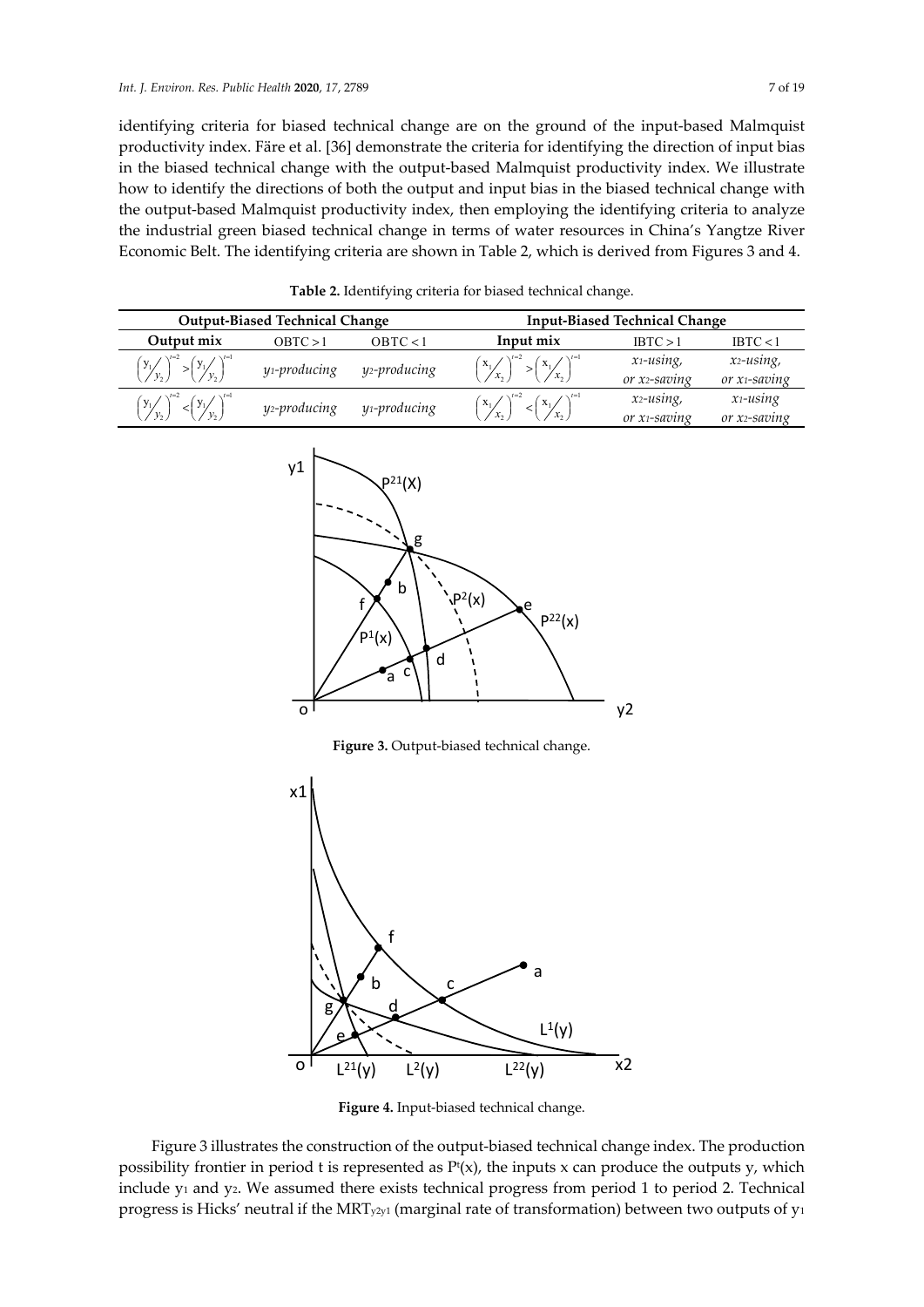and  $y_2$  remains constant. In this scenario, the production possibility frontier  $P<sup>i</sup>(x)$  in period 1 will move in parallel to  $P^2(x)$  in period 2. If the technical progress leads to an output bias, the production possibility frontier will tilt when moving from period 1 to period 2. According to Weber and Domazlicky [33] and Barros and Weber [35], if the  $MRT_{y2y1}$  increases, the production possibility frontier in period 2 will be  $P^{21}(x)$ , indicating that the technical progress is biased towards y<sub>1</sub>, or y<sub>1</sub>producing biased technical change. Otherwise, if  $MRT_{y2y1}$  decreases, the production possibility frontier in period 2 will be  $P^{22}(x)$ , indicating that the technical progress is biased towards  $y_2$ , or  $y_2$ producing biased technical change. Now suppose that the output mix  $(y_1, y_2)$ <sup>t</sup> for a DMU is at point "a" in period 1 and at point "b" in period 2, that means  $\left(y_1 / \int_{-\infty}^{1/2} y_1 / \int_{-\infty}^{1/2}$ 2  $\sqrt{2}$  $y_1 / \int^{t=2} (y_1 / \int^t$  $\left(\frac{y_1}{y_2}\right)^{r=2} > \left(\frac{y_1}{y_2}\right)^{r=1}$ , and suppose that the

production possibility frontier is  $P<sup>1</sup>(x)$  in period 1 and  $P<sup>21</sup>(x)$  in period 2 which means there exists y<sub>1</sub>producing biased technical change. In this situation, the Shephard output distance function in period 1 is  $D_a^1(x, y^1)$ =oa/oc, and in period 2 is  $D_a^2(x, y^2)$ =ob/og. The two inter-period input distance functions are calculated as  $D_o^2(x, y^1)$ =oa/od and  $D_o^1(x, y^2)$ =ob/of, then according to the Formula (3),

the OBTC index of DMU can be calculated as  $OBTC = \frac{obj \cdot of}{j} \times \frac{oa/\text{od}}{j} = \frac{log / of}{j} > 1$  $log$  oa/oc  $Vol$ *ob f og of*  $ob$  /og oa/oc  $\sqrt{od}$  / *od* / *oc*  $x \frac{\sin \theta a}{\cos \theta} = \sqrt{\frac{\cos^2 \theta}{\cos^2 \theta}} > 1$ , so given that

OBTC > 1 and  $\left(y_{1} / \sqrt{\frac{y_{1}}{y_{2}}}\right)^{t=2} > \left(y_{1} / \sqrt{\frac{y_{1}}{y_{2}}}\right)^{t=1}$ 2/  $\sqrt{2}$  $y_1 / \int^{t=2} (y_1 / \int^t$  $y,$   $\frac{1}{y}$  $\frac{1}{2}$  >  $\left(\frac{y}{y}\right)^{t-1}$ , the technical change is biased towards y<sub>1</sub>. This is in the first

situation. In the second situation, suppose that the outputs  $mix(y_1, y_2)$  for the DMU in each period and the production possibility frontier  $P<sup>1</sup>(x)$  in period 1 stay the same as the first situation, but the production possibility frontier in period 2 shifts to  $P^{22}(x)$ , which means there exists y2-producing biased technical change. In this situation, the OBTC index of DMU can be calculated as

$$
\text{OBTC} = \sqrt{\frac{ob/\text{of}}{ob/\text{og}} \times \frac{oa/\text{oe}}{oa/\text{oc}}} = \sqrt{\frac{og/\text{of}}{oe/\text{oc}}} < 1, \text{ so given that } \text{OBTC} < 1 \text{ and } \left(\frac{y_1}{y_2}\right)^{r=2} > \left(\frac{y_1}{y_2}\right)^{r=1}, \text{ the technical change}
$$

is biased towards y<sub>2</sub>. In the third situation, if the production possibility frontier is  $P^2(x)$  in period 2, then the OBTC = 1, so given that OBTC=1, technical change is neutral. The identifying criteria for output bias above are based on  $(y_1 / \n)^{1/2}$ ,  $(y_1 / \n)^{1/2}$ 2  $\sqrt{2}$  $y_1 / \int^{t=2} (y_1 / \int^t$  $\left(\frac{y_1}{y_2}\right)^{n-2} > \left(\frac{y_1}{y_2}\right)^{n-1}$ , or the output y<sub>1</sub> is increasing compared to y<sub>2</sub> with

time, which means the position of axis "ob" in period 2 is above the position of axis "oa" in period 1 as displayed in Figure 3. Oppositely, if  $\left(\frac{y_1}{y_2}\right)^{n=2} < \left(\frac{y_1}{y_2}\right)^{n=2}$  $\left(\frac{y_1}{y_2}\right)^{t=2}$  <  $\left(\frac{y_1}{y_2}\right)^{t=1}$ , the position of axis "ob" in period 2 would be underneath the position of axis "oa" in period 1. By exchanging the angle of axis "oa" and axis "ob" in Figure 3, it is not difficult to work out the identifying criteria on the condition of  $\left(y_1/\sqrt{\frac{r^2}{y_2}}\right)^{r-1}$   $\lt \left(y_1/\sqrt{\frac{r^2}{y_2}}\right)^{r-1}$ . All the possible

 $\left(\frac{y_1}{y_2}\right)^{t=2} < \left(\frac{y_1}{y_2}\right)^{t=1}$ , which are opposite to those on the condition of  $\left(\frac{y_1}{y_2}\right)^{t=2} > \left(\frac{y_1}{y_2}\right)^{t=1}$ 2/  $\sqrt{2}$  $y_1 / \big)^{t=2}$ ,  $(y_1 / \big)^t$ *y*,  $/$   $\frac{1}{y}$  $\left( \sum_{i=1}^{n} |Y_i| \right)^{n-1}$ . All the possible identifying criteria for the output-biased technical change are summarized in the left part of Table 2.

To investigate the input-biased technical change displayed in Figure 4, we rewrote the IBTC index in Formula (3) by the Shephard input distance function. Under the condition of constant returns to scale, the Shephard input distance function equals the reciprocal of the Shephard output distance function [43]. That is,  $D_t^t(x_k^t, y_k^t) = D_0^t(x_k^t, y_k^t)^{-1}$ . Therefore, given constant returns to scale we can rewrite the IBTC index in Formula (3) as

IBTC=
$$
\frac{D_i^{t+1}(x^{t+1}, y')}{D_i^t(x^{t+1}, y')} \times \frac{D_i^t(x^t, y^t)}{D_i^{t+1}(x^t, y^t)}
$$
 (4)

Figure 4 illustrates the construction of input-biased technical change index. The isoquant curve in period t is represented as  $L^{t}(y)$ , the inputs x can produce the outputs y. There are two kinds of inputs including x1 and *x*2. We assumed there exists technical progress from period 1 to period 2. If the technical progress is Hicks' neutral, or the MRS $_{2x1}$  (marginal rate of substitution) remains constant, the isoquant curve  $L^1(y)$  in period 1 will move in parallel to  $L^2(y)$  in period 2. If the technical progress leads to input bias, the isoquant curve will tilt when moving from period 1 to period 2. If the MRS<sub>x2x1</sub> increases, the isoquant curve in period 2 will be  $L^{21}(y)$ , indicating that the technical progress is biased towards saving *x*<sub>1</sub>, or *x*<sub>2</sub>-using biased technical change. Otherwise, if MRS<sub>x</sub><sub>2x1</sub>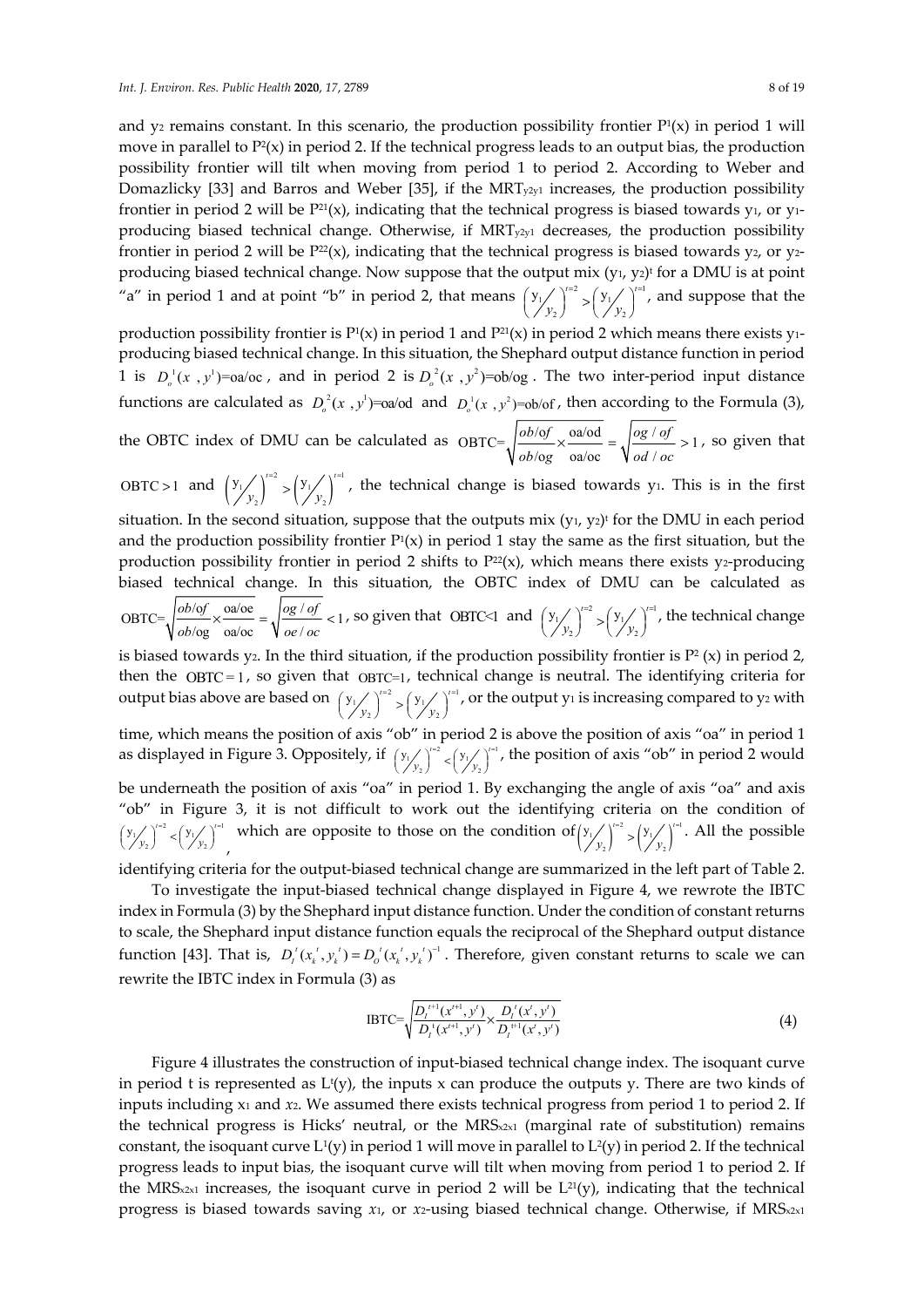decreases, the isoquant curve in period 2 will be  $L^{22}(y)$ , indicating that the technical progress is biased towards saving x<sub>2</sub>, or x<sub>1</sub>-using biased technical change. Now suppose that the input mix (x<sub>1</sub>, x<sub>2</sub>)<sup>*t*</sup> for a DMU is at point "a" in period 1 and at point "b" in period 2, which means  $\left(x_1/\right)^{1/2}$   $\left(x_1/\right)^{1/2}$ 2)  $\sqrt{2}$  $\mathbf{x}_1 / \int_{0}^{t=2} \sqrt{\mathbf{x}_1 / t}$  $\left(\frac{x_1}{x_2}\right)^{r=2} > \left(\frac{x_1}{x_2}\right)^{r=1}$ , and

suppose that the isoquant curve is  $L^1(y)$  in period 1 and  $L^{21}(y)$  in period 2, which mean there exists x2-using or x1-saving biased technical change. In this situation, The Shephard input distance function in period 1 is  $D_1^1(x^1, y) = a/\infty$ , and in period 2 is  $D_1^2(x^2, y) = ab/\infty$ . The two inter-period input distance functions are calculated as  $D_i^2(x^1, y) = 0$  a/oe and  $D_i^1(x^2, y) = 0$  b/of. Then according to the Formula (4), the IBTC of the DMU can be calculated as  $_{IBTC} = \sqrt{\frac{ob/\text{og}}{ob/\text{of}} \times \frac{oa/\text{oc}}{oa/\text{oe}}} = \sqrt{\frac{of/\text{og}}{oc/\text{oe}}} < 1$  $ob \log$  *oa*/oc | *of* / *og*  $\frac{\partial b / \partial g}{\partial b / \partial f} \times \frac{\partial a / \partial c}{\partial a / \partial e} = \sqrt{\frac{\partial f / \partial g}{\partial c / \partial e}} < 1$ . So, given that IBTC < 1

and  $(x_1 / \int_{0}^{t=2} x_1 / \int_{0}^{t=1}$ 2  $\sqrt{1-x_2}$  $\mathbf{x}_1 \diagup \bigwedge^{t=2} \diagdown \left( \mathbf{x}_1 \diagup \bigwedge^t \right)$  $\left(\frac{x}{x_1}\right)^{n-2} > \left(\frac{x_1}{x_2}\right)^{n-1}$ , the technical change is biased towards x2-using or x1-saving. This is in the first

situation. In the second situation, suppose that the input  $mix(x_1, x_2)^t$  for the DMU in each period and the isoquant curve  $L^{1}(y)$  in period 1 stay the same as the first situation, but the isoquant curve in period 2 shifts to  $L^{22}(y)$ , which means there exists x1-using or x2-saving biased technical change. In this situation, IBTC of the DMU can be calculated as  $_{IBTC} = \sqrt{\frac{ob/\log}{ob/\omega}} \times \frac{oa/\omega}{oa/\omega} = \sqrt{\frac{of/\omega g}{oc/\omega d}} > 1$  $ob/\text{og}$  oa/oc  $of/\text{og}$  $\frac{\partial v}{\partial g} \times \frac{\partial a}{\partial g} = \sqrt{\frac{g}{oc}} \frac{\partial g}{\partial g} > 1$ , so given

that IBTC>1 and  $(x_1/\sqrt{1})^{1/2}$   $\left(x_1/\sqrt{1}\right)^{1/2}$ 2)  $\sqrt{12}$  $\mathbf{x}_1 / \int^{t=2} \sqrt{\mathbf{x}_1 / \mathbf{x}_2}$ *x x* = = <sup>&</sup>gt; , the technical change is biased towards x1-using or x2-saving. In

the third situation, if the isoquant curve is  $L^2$  (y) in period 2, then OBTC = 1, so give that IBTC = 1, the technical change is neutral. The identifying criteria above for input bias are based on the condition of  $\left(x_1 / \atop x_2\right)^{i=2} > \left(x_1 / \atop x_2\right)^{i=1}$  $\left(x \frac{x}{x_2}\right)^{1/2} > \left(x \frac{x}{x_2}\right)^{1/2}$ , or the input ratio of x<sub>1</sub> and x<sub>2</sub> is increasing with time, which means the position of axis "ob" in period 2 is above the position of axis "oa" in period 1 as displayed in Figure 4. Oppositely, if  $\left(\frac{x_1}{x_2}\right)^{1/2} < \left(\frac{x_1}{x_2}\right)^{1/2}$  $\left(x/\frac{x}{x_2}\right)^{t-2} < \left(x/\frac{x_1}{x_2}\right)^{t-1}$ , the position of axis "ob" in period 2 would be underneath the

position of "oa" in period 1. By exchanging the angle of axis "oa" and axis "ob" in Figure 4, it is not difficult to work out the identifying criteria for input bias on the condition of  $\binom{x_1}{x_2}^{n^2} < \binom{x_1}{x_2}^{n^2}$  $\left(\frac{x_1}{x_2}\right)^{t=2} < \left(\frac{x_1}{x_2}\right)^{t=1}$ , which

are opposite to those on the condition of  $\left(\frac{x_1}{x_2}\right)^{n=2} > \left(\frac{x_1}{x_2}\right)^{n=1}$  $\left(\frac{x}{x_1}\right)^{t=2}_{x_2} > \left(\frac{x}{x_2}\right)^{t=1}$ . All the possible identifying criteria for the

input-biased technical change are summarized in the right part of Table 2.

It should be noted that the identifying criteria for biased technical change in Table 2 are derived from the output-based Malmquist productivity index as by Fare et al. [36]. The results are a little different to those of Weber and Domazlicky [33] and Barros and Weber [35]. The criteria for biased technical change constructed by Weber and Domazlicky [33] and Barros and Weber [35] are derived from the input-based Malmquist productivity index, which is the reciprocal of output-based Malmquist productivity index given constant returns to scale. Therefore, in our research, OBTC > 1 or IBTC >1 indicates a biased technical progress rather than biased technical regress as in their research. After controlling this difference, the identifying criteria of Table 2 is substantially consistent with those of Weber and Domazlicky [33] and Barros and Weber [35].

The economic meaning for the identifying criteria of output-biased technical change in Table 2 can be well explained. Under the y1-producing biased technical change mode, only if the growth rate of output  $y_1$  from period 1 to period 2 is higher than that of output  $y_2$  can the productivity be promoted by the output-biased technical change (OBTC  $> 1$ ), otherwise, the productivity will decrease (OBTC < 1). In short, the structure of output mix needs to match the inner request of the output-biased technical change in order to promote the productivity. The economic meaning is similar for the identifying criteria of input-biased technical change. Under the x1-using or *x*2-saving technical change mode, only if the saving speed of input x2 from period 1 to period 2 is faster than that of input  $x_1$  can the productivity be promoted by the input-biased technical change (IBTC  $> 1$ ), otherwise the productivity will decrease (IBTC < 1). In short, the structure of input mix needs to match the inner request of the input-biased technical change in order to promote the productivity.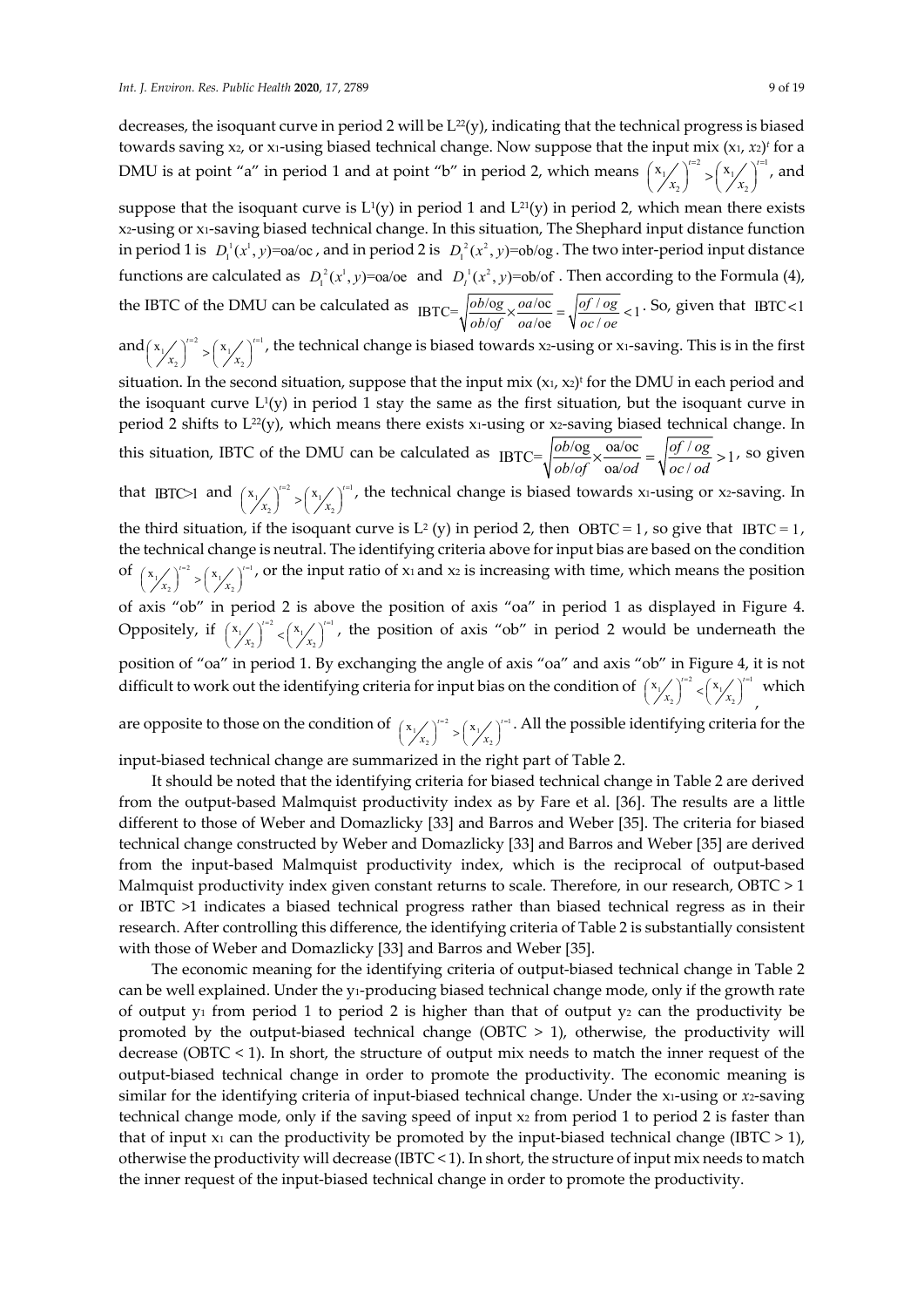## *3.2. Indicators and Data*

In our research, two output indicators were considered including the industrial added value and COD clean index.

Industrial added value: The industrial added value represents the economic output of the industrial economic development. It is measured by the added value of industrial enterprises above the designated size in each provincial region across China. It is deflated by the deflator of the industrial producer price index and denoted at the price of 2005.

COD clean index: COD clean index is constructed to measure water conservation performance, which is related to the COD emission (chemical oxygen demand) among industrial sewage in provincial regions across China. Since COD emission is an undesirable or negative output, it is necessary to transform the negative index to a positive index in order to use the Shephard radial distance function and the identifying criteria of biased technical change in Table 2, which is derived on the assumption of Shephard radial distance function. One main method for transforming a negative indicator to a positive indicator is to transform the negative indicator to the form of additive inverses (-y), and add to the additive inverses a sufficient large positive constant c, then construct the transformed positive indictor y' by y' = -y + c [44,45]. The advantage of this transformation method is that it does not change the internal linear structure of the original data. In order to ensure that y' is positive, we let c =  $v_{\text{max}} + v_{\text{min}}$ , where y represents the COD emission of each DMU. With  $v' = -v + c$ , the maximum value of original COD emission is reversed to the minimum value, and the original minimum is reversed to the maximum. After that, the COD clean index is constructed by  $(y'/y')$ <sub>min</sub>) × 100. The COD clean index is the desirable or positive output index. The larger the COD clean index, the cleaner the industrial sewage.

There are three input indicators, including capital stock, labor and water consumption.

Capital stock: Capital stock is measured by the stock of physical assets investment of industrial enterprises above the designated size in provincial regions across China, calculated by the perpetual inventory method [46] as  $K_{ii} = I_{ii} + (1 - \delta)K_{i,i-1}$ , where  $K_{ii}$  represents capital stock of region *i* in period

*t*, *Iit* represents capital flow of region *i* in period *t*, δ represents the economic depreciation rate. The initial capital stock in 2005 is presented by the net value of physical assets in 2005. As to the economic depreciation rate  $\delta$ , we assumed a value of 11.6%, which is estimated by Shan et al. [47] and has been widely adopted in estimating the capital stock in China. The capital stock is deflated by the deflator of the capital investment price index at the price of 2005.

Labor: Labor represents the input of human resources in industrial production. It is represented by the annual average number of employees in industrial enterprises above designated size at provincial level across China.

Water consumption: Water consumption represents the input of water in industrial production. It is measured by the industrial water consumption of industrial enterprises above the designated size at the provincial level across China.

The data for the industrial index, such as the industrial added value, physical assets investment and industrial labor are extracted from China Industry Statistical Yearbook from 2005 to 2015 and the related provincial statistical yearbooks in China. The data for environmental index, such as the water consumption and the COD emission among industrial sewage are taken from China Environmental Statistical Yearbook from 2005 to 2015. The price index is from the China Statistical Yearbook from 2005 to 2015.

## **4. Results and Discussion**

#### *4.1. The Descriptive Statistics of Variables*

The study employed relevant input–output data for the period 2005–2015 to calculate the green productivity change index and decomposition index from 2006 to 2015. The left side of Table 3 presents the descriptive statistics from 30 provincial regions during 2005 to 2015 across mainland China (except for Tibet due to incomplete data), the right side of Table 3 presents the descriptive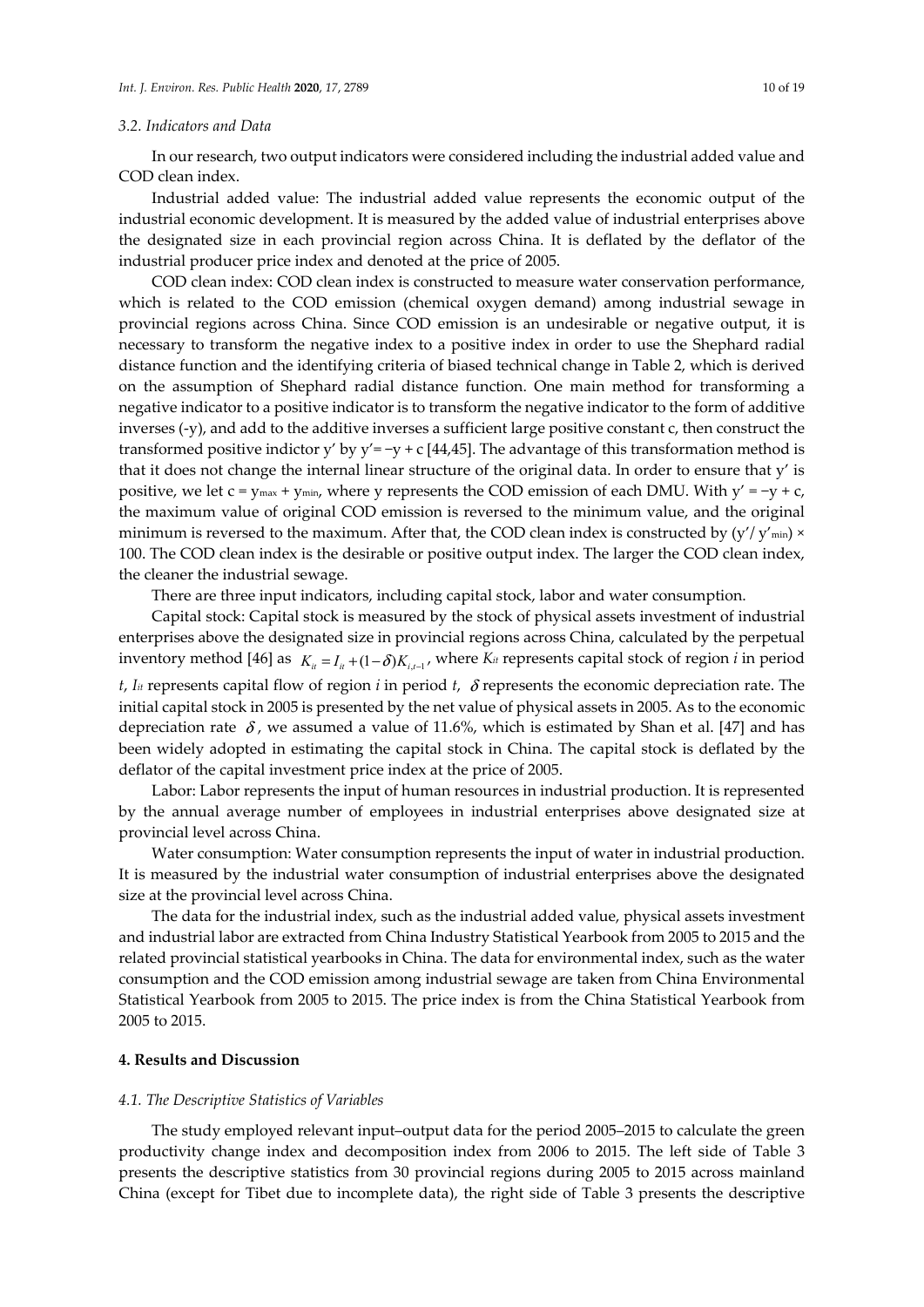statistics from 11 provincial regions in YREB. According to Table 3, the provincial average water consumption level in YREB was higher than that nationwide in China, and the provincial average COD Clean Index level in YREB was similar to that nationwide.

| Stage | Variable                      | <b>National</b> |                                                                      |                                    |  | YREB <sup>a</sup> |                                                             |              |           |  |
|-------|-------------------------------|-----------------|----------------------------------------------------------------------|------------------------------------|--|-------------------|-------------------------------------------------------------|--------------|-----------|--|
|       |                               |                 | Mean Std. Dev. Max Min N Mean Std. Dev. Max Min N                    |                                    |  |                   |                                                             |              |           |  |
| Input | Water (B Ton)                 | 4.604           | 4.501                                                                | 23.900                             |  | 0.240 330 7.561   |                                                             | 4.986 23.900 | 1.838 121 |  |
|       | Capital (B CNY)               | 552.562         |                                                                      |                                    |  |                   | 496.809 3042.12529.729330588.161 512.524 3042.125110.012121 |              |           |  |
|       | Labor (M People)              | 2.955           |                                                                      | 3.226 15.680 0.116 330 3.324 2.867 |  |                   |                                                             | 11.539       | 0.666 121 |  |
|       | Output Industrial GDP (B CNY) |                 | 569.279 609.286 3195.24615.250330594.690 552.280 2916.019 58.585 121 |                                    |  |                   |                                                             |              |           |  |
|       | COD Clean Index               | 11528           | 2205                                                                 | 14341                              |  |                   | 100 330 11546 1714                                          | 14167        | 7312 121  |  |

**Table 3.** Descriptive statistics of variables (2005–2015).

a YREB means the Yangtze River Economic Belt.

### *4.2. Industrial Green Productivity Change in Terms of Water Resources in YREB*

Firstly, the DEA scores that represent the green productivity in terms of water resources in each province of YREB during 2006–2015 were estimated. These estimates in YREB represent the relative productivity level compared to the production frontier nationwide in China. Then, based on these estimates, the MI (Malmquist index) in YREB as well as the decomposition index during the period of 2006–2015 were estimated. According to Table 4, the average DEA score during 2006–2015 was 0.72, which means that given the input level, the industrial green output level in YREB was 72% of the potentially maximum output level in the production frontier nationwide, and there was still a space of 28% for the green productivity improvement for YREB. During 2006–2015, the average MI index was greater than 1, indicating that the green productivity of water resources in YREB was generally increasing. From the perspective of the MI's decomposition index, the average TC index was greater than 1 during 2006–2015, indicating that during 2006–2015, the technical change generally promoted the green productivity of industrial water resources in YREB. According to the decomposition index of TC, the average values of OTBC (output-biased technical changes index), ITBC (input-biased technical change index) and MATC (neutral technical change index) were all greater than 1 from 2006 to 2015, indicating that all three types of technical change exist simultaneously. Although the neutral technical change had a greater impact on the productivity, technical change had also experienced an output bias and input bias, and these biases generally promoted the productivity during 2006–2015.

**Table 4.** Data envelopment analysis (DEA), Malmquist index (MI) and the decomposition index.

| Year                                                | DEA MI |  |  |             | EC TC OBTC IBTC MATC |
|-----------------------------------------------------|--------|--|--|-------------|----------------------|
| 2006–2010 0.741 1.064 0.978 1.087 1.013 1.017 1.055 |        |  |  |             |                      |
| 2011–2015 0.699 1.019 0.985 1.034 1.015             |        |  |  | 1 009 1 010 |                      |
| 2006–2015 0.720 1.041 0.982 1.060 1.014 1.013 1.032 |        |  |  |             |                      |

Figures 5 and 6 show the dynamics of the MI index and the decomposition index during 2006– 2015. According to Figure 5, although the MI index was fluctuating during 2006–2015, it was greater than 1 in most years, indicating that the green productivity was increasing in most years since 2006. TC index was greater than 1 in most years, but the growth rate was slowing down after 2011. The trend of TC index was similar to that of MI index, which means the technical change was the main factor affecting productivity change.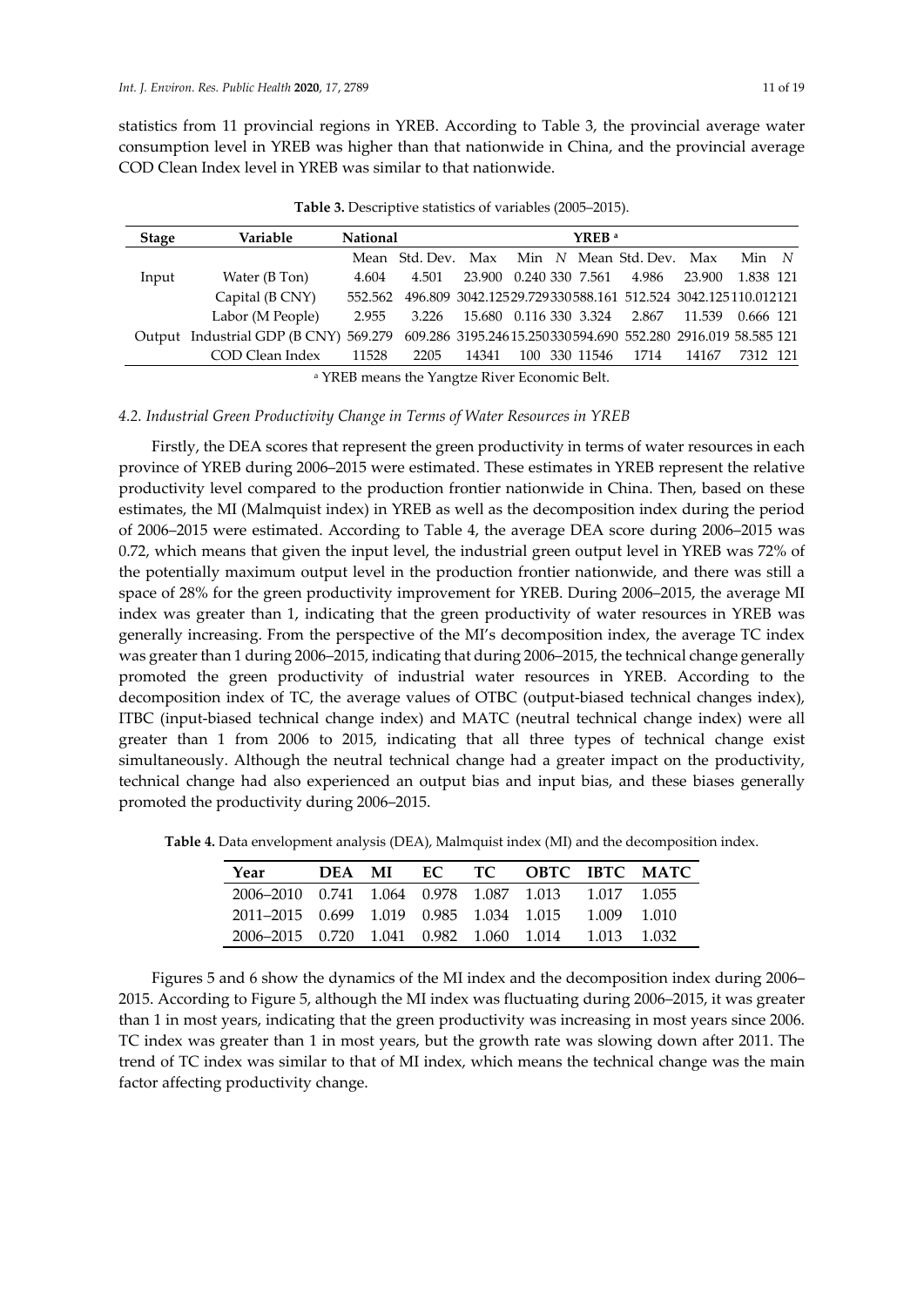

**Figure 5.** Annual MI, efficiency change (EC) and technical change (TC) index.



**Figure 6.** Annual biased technical change index.

Figure 6 shows the dynamics of biased technical change index, including OBTC, IBTC and MATC. According to Figure 6, although less fluctuating compared to the MATC index, the OBTC index and the IBTC index all present the volatility, and they were greater than 1 in most years from 2006 to 2015. Figure 6 revealed consistent findings with Table 4. Although the neutral technical change had a greater impact on the productivity change, the technical change had also experienced the input and output bias simultaneously, and the biased technical change had increased the productivity in most years from 2006 to 2015.

#### *4.3. Output-Biased Technical Change*

The green biased technical change in terms of industrial water resources at the output side in YREB was discussed in this section. Firstly, based on the identifying criteria for output-biased technical change in Table 1, the numbers of provincial regions in YREB that experience yi-producing biased technical change were sorted out each year from 2006 to 2015. Then, taking two years as a statistical period, the proportions of provincial regions in YREB that experience yi-producing biased technical change were calculated. In addition, the overall proportions that experience yi-producing biased technical change from 2006 to 2015 were also calculated. The overall results of output-biased technical change are presented in Table 5. In Table 5,  $y_1$  represents the industrial GDP,  $y_2$  represents the COD clean index. The larger the COD clean index, the higher the water conservation performance. Technical change biased to  $y_1$  indicates that under this kind of technical change mode, focusing more on economic growth than water protection can promote productivity (OBTC  $> 1$ ), otherwise the productivity will decline (OBTC < 1). This kind of output-biased technical change ( $y_1$ -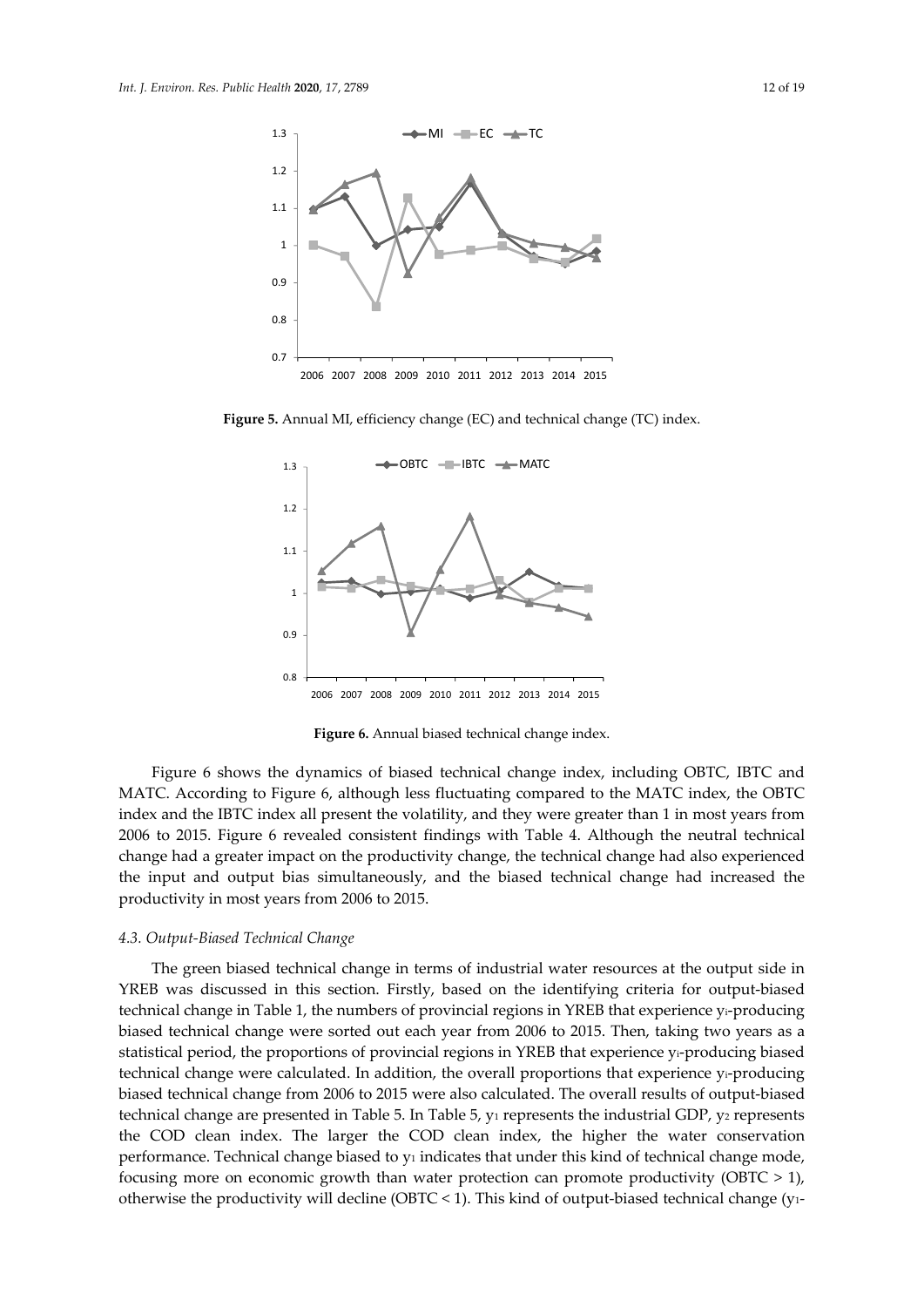producing) can be called economy-growth biased technical change. Under the economy-growth biased technical change, the growth of green productivity is mainly driven by economic performance rather than water protection performance. On the other hand, technical change biased to  $y_2$  means that under this kind of technical change mode, focusing more on water protection performance than economic growth can promote productivity (OBTC  $> 1$ ), otherwise the productivity will decline (OBTC  $\leq$  1). This kind of output-biased technical change (y<sub>2</sub>-producing) can be called waterconservation biased technical change. Under the water-conservation biased technical change, the growth of green productivity is mainly driven by water protection performance rather than economic performance.

|         | $\left(\frac{y_1}{y_2}\right)^{n} > \left(\frac{y_1}{y_2}\right)^{n} \left(\frac{y_1}{y_2}\right)^{n} < \left(\frac{y_1}{y_2}\right)^{n}$ |            |                                             | $\left(\frac{y_1}{y_2}\right)^{n_1} > \left(\frac{y_1}{y_2}\right)^{n_2} \qquad \left(\frac{y_1}{y_2}\right)^{n_1} < \left(\frac{y_1}{y_2}\right)^{n_2}$ |
|---------|-------------------------------------------------------------------------------------------------------------------------------------------|------------|---------------------------------------------|----------------------------------------------------------------------------------------------------------------------------------------------------------|
|         | 2006–2007 OBTECH > 1 45 (y <sub>1</sub> -producing) 0 (y <sub>2</sub> -producing) 2012–2013                                               | OBTECH>1   | 73 (y <sub>1</sub> -producing)              | $0$ (y <sub>2</sub> -producing)                                                                                                                          |
|         | OBTECH < $1\,$ 28 (y <sub>2</sub> -producing) 0 (y <sub>1</sub> -producing)                                                               | OBTECH < 1 | $0$ (y <sub>2</sub> -producing)             | $0$ (y <sub>1</sub> -producing)                                                                                                                          |
| Neutral | 27                                                                                                                                        | Neutral    |                                             | 27                                                                                                                                                       |
|         | 2008–2009 OBTECH > 1 36 (y <sub>1</sub> -producing) 0 (y <sub>2</sub> -producing) 2014–2015                                               |            | $OBTECH > 1$ 36 (y <sub>1</sub> -producing) | 14 (y <sub>2</sub> -producing)                                                                                                                           |
|         | OBTECH < $1\,$ 36 (y <sub>2</sub> -producing) 0 (y <sub>1</sub> -producing)                                                               | OBTECH < 1 |                                             | $0$ (y <sub>2</sub> -producing) 18 (y <sub>1</sub> -producing)                                                                                           |
| Neutral | 28                                                                                                                                        | Neutral    |                                             | 32                                                                                                                                                       |
|         | 2010-2011 OBTECH > 1 23 (y1-producing) 9 (y2-producing)                                                                                   | 2006-2015  | y <sub>1</sub> -producing                   | 46                                                                                                                                                       |
|         | OBTECH < $1\quad 50$ (y <sub>2</sub> -producing) 0 (y <sub>1</sub> -producing)                                                            |            | y <sub>2</sub> -producing                   | 28                                                                                                                                                       |
| Neutral | 18                                                                                                                                        |            | <b>Neutral</b>                              | 26                                                                                                                                                       |
|         |                                                                                                                                           |            |                                             |                                                                                                                                                          |

| Table 5. Output-biased technical change (%) a. |  |  |  |
|------------------------------------------------|--|--|--|
|------------------------------------------------|--|--|--|

 $a$  y<sub>1</sub> represents the industrial GDP, y<sub>2</sub> represents the COD clean index.

According to Table 5, there were three main findings. Firstly, the proportion of regions in YREB with the economy-growth biased technical change was higher than that with the water-conservation biased technical change during the period of 2006–2015 as a whole. The total number of regions with the economy-growth biased technical change accounted for 46% of all the regions during 2006–2015, while the total number of regions experiencing water-conservation biased technical change only accounted for 28%. Secondly, the proportion of regions with OBTC > 1 was more than that with OBTC < 1 in most two-year periods, which means the output-biased technical change (including both two types of output-biased technical change) was generally boosting the productivity in YREB. Finally, within the regions where OBTC > 1, the proportion of regions with economy-growth biased technical change was larger than those with the water-conservation biased technical change in each two-year period, which means the economy-growth biased technical change is the main force to promote productivity, whereas the role of water-conservation biased technical change was insufficient. Green technology innovations in industrial sewage control and treatment need to catch up with the economic growth in YREB.

Figure 7 reveals the dynamics of output-biased technical change in the YREB from 2006 to 2015. In general, the proportion of water-conservation biased technical change and economy-growth biased technical change both present great fluctuations. Since 2008, the proportion of regions in YREB experiencing water-conservation technical change increased rapidly, but it declined in the period of 2012–2013, and then increased again. As far as the regulations are concerned, with the implementation of the " Amendment of China Water Pollution Prevention and Control Law" in 2008, the water-conservation biased technical change was promoted due to more concerns about the water protection performance in YREB, but the impact of new regulation was limited with time. After 2012, policies such as the "Opinions on Implementing the Strictest Water Resources Management System" and the "Water Pollution Prevention and Control Action Plan" once again promoted the waterconversation biased technical change. So, the trend of water-conversation biased technical change in YREB was in line with the release time of water-related environmental policies and regulations from 2008, which indicates that China's water-related environmental policies and regulations from 2008 had positively influenced the propensity of water-conversation biased technical change in YREB. However, in general, due to the great pressure of GDP growth, the economy-growth biased technical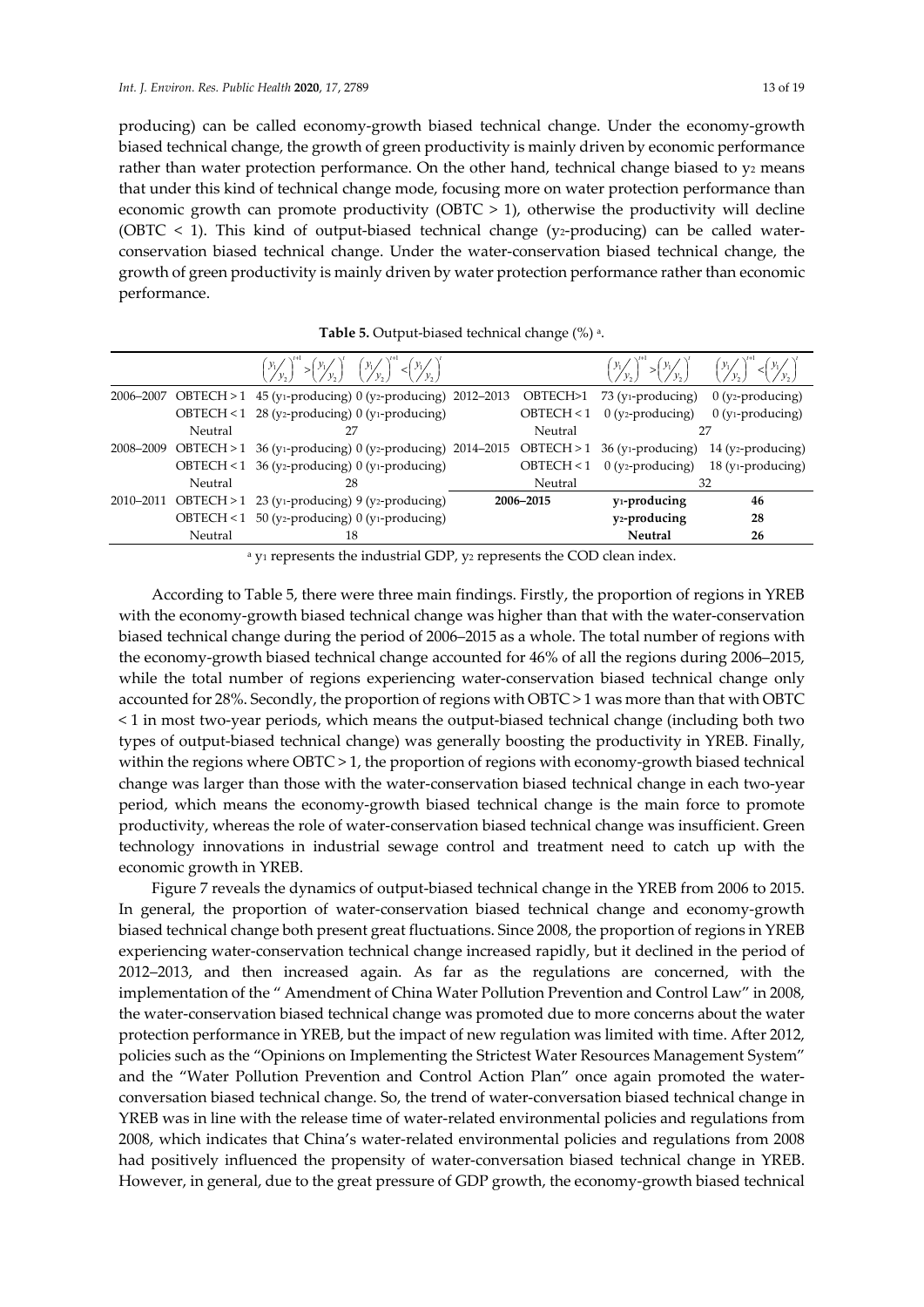change mode is more prevalent than the water-conservation biased technical change model after 2011.



**Figure 7.** The dynamics of output-biased technical change*.*

## *4.4. Input-Biased Technical Change*

In this section, the green biased technical change in terms of industrial water resources at the input side in YREB is discussed based on the identifying criteria for input-biased technical change in Table 1. Table 6 shows the proportion of provincial regions in YREB that experience  $x_i$ -using (or  $x_i$ saving) biased technical change during 2006–2015 by pairwise comparison of three input factors including industrial water consumption (x1), capital (x2) and labor (x3). Technical change biased towards xi indicates that under this kind of technical change mode, relatively more use of xi and saving  $x_j$  could increase productivity (IBTECH  $> 1$ ), otherwise the productivity would decline  $(IBTECH < 1)$ .

| <b>Table 6.</b> Input-biased technical change $(\%)$ a. |  |  |  |
|---------------------------------------------------------|--|--|--|
|---------------------------------------------------------|--|--|--|

|                                                                                                                                                                                    |                |    |                |    | $\binom{x}{X}^{n!} > \binom{x}{X}^{n!} \binom{x}{X}^{n!} < \binom{x}{X}^{n!} < \binom{x}{X}^{n!} \binom{x}{X}^{n!} > \binom{x}{X}^{n!} \binom{x}{X}^{n!} < \binom{x}{X}^{n!} < \binom{x}{X}^{n!} < \binom{x}{X}^{n!} > \binom{x}{X}^{n!} > \binom{x}{X}^{n!} > \binom{x}{X}^{n!} < \binom{x}{X}^{n!} < \binom{x}{X}^{n!}$ |    |
|------------------------------------------------------------------------------------------------------------------------------------------------------------------------------------|----------------|----|----------------|----|---------------------------------------------------------------------------------------------------------------------------------------------------------------------------------------------------------------------------------------------------------------------------------------------------------------------------|----|
| 2006–2007IBTECH > 1 9 (x1-using) 18 (x2-using) 14 (x1-using) 14 (x3-using) 27 (x2-using) 0 (x3-using)                                                                              |                |    |                |    |                                                                                                                                                                                                                                                                                                                           |    |
|                                                                                                                                                                                    |                |    |                |    | IBTECH < 1 14 (x2-using) 23 (x1-using) 5 (x3-using) 32 (x1-using) 18 (x3-using) 19 (x2-using)                                                                                                                                                                                                                             |    |
| Neutral                                                                                                                                                                            | 36             |    | 35             |    | 36                                                                                                                                                                                                                                                                                                                        |    |
| 2008–2009IBTECH > 1 5 (x <sub>1</sub> -using) 41(x <sub>2</sub> -using) 9 (x <sub>1</sub> -using) 36 (x <sub>3</sub> -using) 32 (x <sub>2</sub> -using) 14 (x <sub>3</sub> -using) |                |    |                |    |                                                                                                                                                                                                                                                                                                                           |    |
|                                                                                                                                                                                    |                |    |                |    | IBTECH < 1 9 (x2-using) 23 (x1-using) 5 (x3-using) 27 (x1-using) 18 (x3-using) 14 (x2-using)                                                                                                                                                                                                                              |    |
| Neutral                                                                                                                                                                            | 22             |    | 23             |    | 22                                                                                                                                                                                                                                                                                                                        |    |
| 2010–2011 IBTECH > 1 14(x1-using) 32 (x2-using) 18 (x1-using) 27(x3-using) 27 (x2-using) 27 (x3-using)                                                                             |                |    |                |    |                                                                                                                                                                                                                                                                                                                           |    |
|                                                                                                                                                                                    |                |    |                |    | IBTECH < 1 18 (x2-using) 32 (x1-using) 18 (x3-using) 32 (x1-using) 27 (x3-using) 14 (x2-using)                                                                                                                                                                                                                            |    |
| Neutral                                                                                                                                                                            | 4              |    | 5              |    | 5                                                                                                                                                                                                                                                                                                                         |    |
| 2012–2013IBTECH > 1 5 (x1-using) 36 (x2-using) 9 (x1-using) 32 (x3-using) 41 (x2-using) 14 (x3-using)                                                                              |                |    |                |    |                                                                                                                                                                                                                                                                                                                           |    |
|                                                                                                                                                                                    |                |    |                |    | IBTECH < 1 5(x2-using) 54 (x1-using) 14 (x3-using) 45 (x1-using) 36 (x3-using) 9(x3-using)                                                                                                                                                                                                                                |    |
| Neutral                                                                                                                                                                            | $\Omega$       |    | $\theta$       |    |                                                                                                                                                                                                                                                                                                                           |    |
| 2014–2015IBTECH > 1 9 (x1-using) 59 (x2-using) 23 (x1-using) 45 (x3-using) 55 (x2-using) 14 (x3-using)                                                                             |                |    |                |    |                                                                                                                                                                                                                                                                                                                           |    |
|                                                                                                                                                                                    |                |    |                |    | IBTECH < 1 0 (x2-using) 23 (x1-using) 5 (x3-using) 18 (x1-using) 23 (x3-using) 0 (x3-using)                                                                                                                                                                                                                               |    |
| Neutral                                                                                                                                                                            | 9              |    |                |    |                                                                                                                                                                                                                                                                                                                           |    |
|                                                                                                                                                                                    | $x_1$ -using   | 39 | $x_1$ -using   | 45 | $x_2$ -using                                                                                                                                                                                                                                                                                                              | 47 |
| 2006-2015                                                                                                                                                                          | $x_2$ -using   | 46 | $x_3$ -using   | 40 | $x_3$ -using                                                                                                                                                                                                                                                                                                              | 38 |
|                                                                                                                                                                                    | <b>Neutral</b> | 15 | <b>Neutral</b> | 15 | <b>Neutral</b>                                                                                                                                                                                                                                                                                                            | 15 |

 $a$  x<sub>1</sub> represents industrial water consumption, x<sub>2</sub> represents capital, x<sub>3</sub> represents labor.

(1) As to the pair of water consumption  $(x_1)$  and capital  $(x_2)$ , according to Table 6, the total number of regions experiencing capital-using biased technical change accounted for 46% of all the regions during 2006–2015, whereas the total number of regions experiencing water-using biased technical change only accounted for 39%. So, taking the 10 years as a whole, most of the regions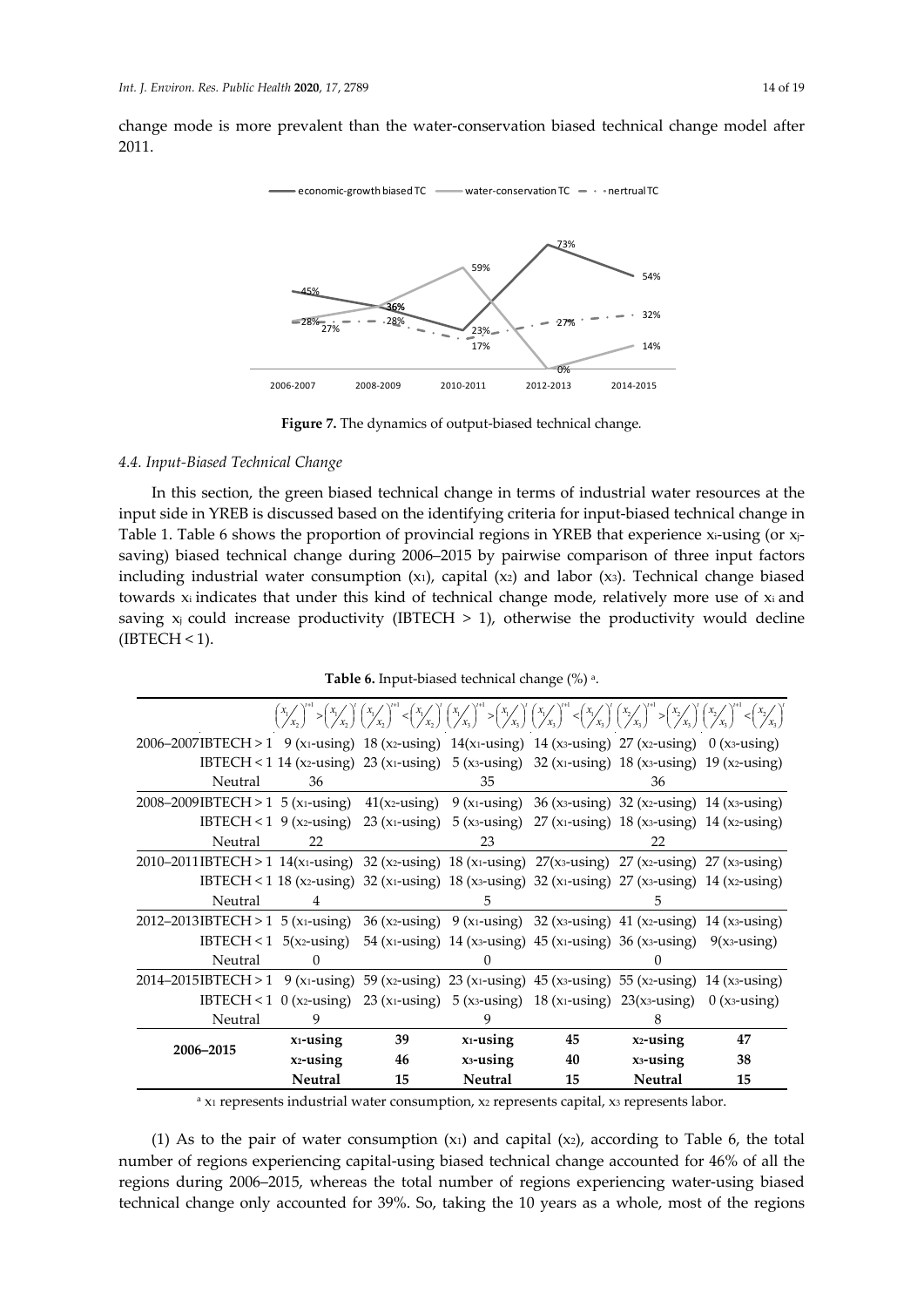experience the capital-using biased technical change rather than the water-using biased technical change. Furthermore, within regions where IBTC > 1, the proportion of regions with capital-using biased technical change was larger than those with water-conservation biased technical change in each two-year period, which means the capital-using or water-saving biased technical change is the dominant force to promote productivity from 2006 to 2015. Since 2008, the Chinese government has issued a series of important water protection policies. The cost of industrial wastewater treatment and penalty has been increasing, accordingly raising the cost of industrial water consumption. As a result, more and more provinces in YREB have begun developing or adopting new technologies to use more capital and save water. This has promoted the capital-using biased technical change or water-saving biased technical change, as well as the green productivity in YREB.

Figure 8 reveals the dynamics of input-biased technical change regarding the pair of water consumption and capital during the period 2006–2015. Generally, except for the period of 2012 to 2013, the capital-using technical biased change mode is dominated compared to the water-using technical biased change mode. Yet the capital-using biased technical change mode is not as popular as before from 2010 to 2013. The global financial crisis since 2008 has a greater impact on China's foreign trade industry, leading to a decline in the marginal output of capital for several years [48]. Although the costs related to industrial water use are also increasing due to more strict water regulation since 2008, the relative attractiveness of capital factor is still insufficient compared to other factors such as water. So, the capital-biased technical biased change mode in YREB lacks attractiveness for several years after 2010. However, after 2013, with water regulation becoming more stringent in China, and the global economy gradually recovering from the global financial crisis, the capital-biased technical biased change mode regains its popularity in YREB.



**Figure 8.** The dynamics of input-biased technical change as to the pair of water consumption and capital.

(2) As to the pair of water consumption  $(x_1)$  and labor  $(x_3)$ , according to Table 6, the total number of regions experiencing water-using biased technical change accounted for 45% of all the regions during 2006–2015, and the total number of regions experiencing labor-using biased technical change accounted for 40%. So, taking 10 years as a whole, the water-using biased technical change was slightly dominant compared to the labor-using biased technical change.

However, according to Figure 9, the dynamic analysis shows that the proportion of regions experiencing labor-using biased technical change was catching up from 2008. With the increasingly rigorous water regulation, the cost of industrial water was not as cheap as before, the cost advantage of water factor over labor factor in the industrial production was decreasing, more enterprises were seeking technologies to use more labor and save water. Therefore, the labor-using biased or watersaving biased technical change was catching up from 2008 to 2015 in YREB.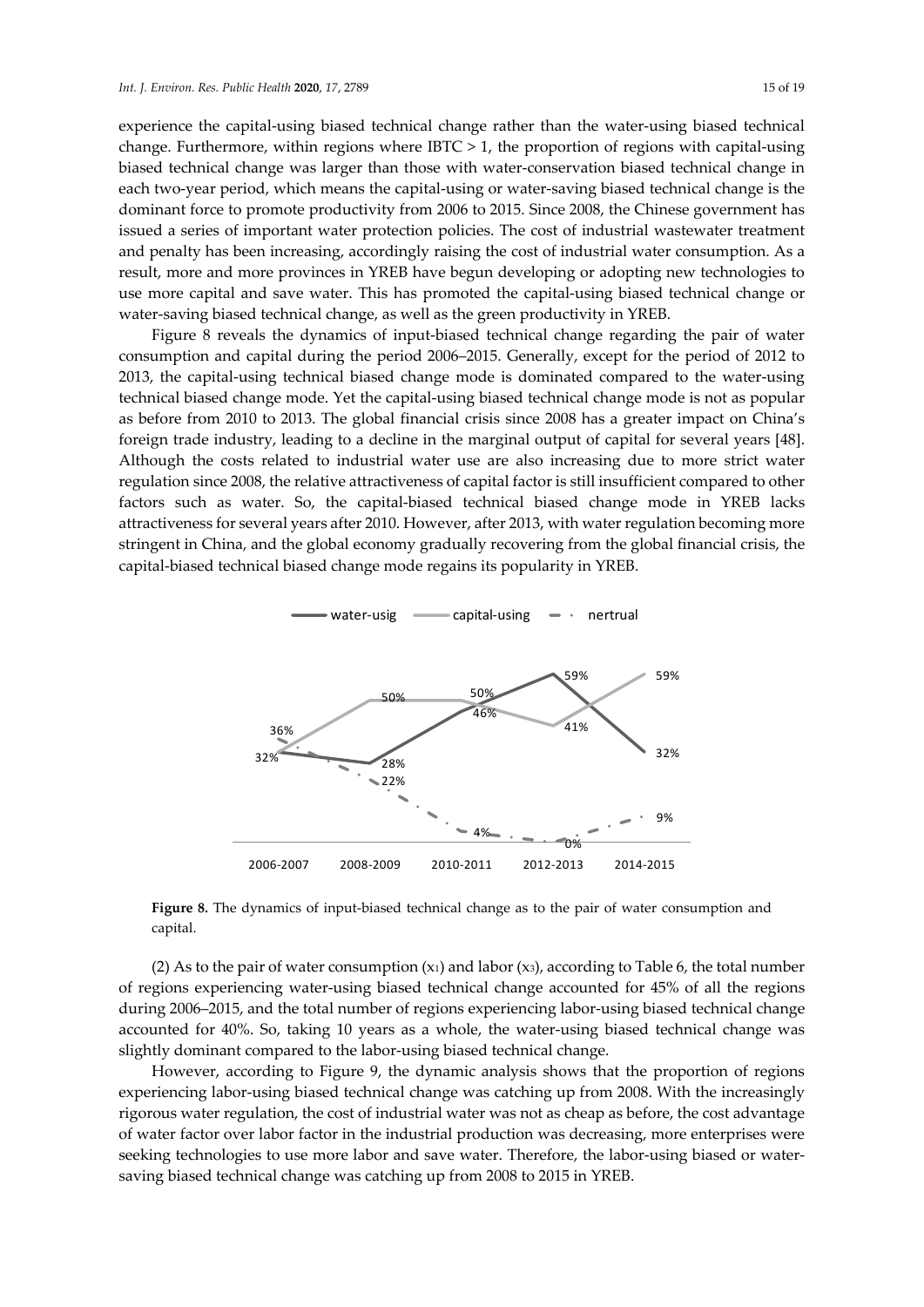

**Figure 9.** The dynamics of input-biased technical change as to the pair of water consumption and labor.

Furthermore, within regions where IBTC > 1, the proportion of regions with labor-using biased technical change was larger than those with water-using biased technical change in each two-year period from 2008, which means the labor-using or water-saving biased technical change was becoming the dominant force to promote productivity from 2008 to 2015.

(3) In terms of capital  $(x_2)$  and labor  $(x_3)$ , according to Table 6, the proportion of regions experiencing capital-using biased technical change accounted for 47% of all the regions during 2006– 2015, whereas the proportion of regions experiencing labor-using biased technical change accounted for 38%. So, during 2006–2015, the industrial technical change was generally biased towards capital compared to labor in YREB area. The results were consistent with the existing research, which indicate that Chinese industrial technical change is apparently biased towards capital compared with labor since the 1990s [49].

#### **5. Conclusions**

The Yangtze River Economical Belt (YREB) is a significant ecological corridor from west to east across China. Although the economic performance and green performance are both important in YREB, the dominance between them varies in different regions and at different times. Rather than only focusing on the overall growth of green productivity, it is necessary to identify whether the technical change is biased towards economic performance or green performance in promoting the green productivity in YREB. Using biased technical change theory and Malmquist index decomposition method, we analyzed the green biased technical change in terms of industrial water resources in YREB at the output side and the input side respectively. We found that the green biased technical change varied during 2006–2015 at both sides in YREB. At the output side, the output-biased technical change in YREB shows that the technical change was more biased to economic growth than water resources protection in YREB. The economy-growth biased technical change was the main force to promote green productivity, whereas the role of water-conservation biased technical change was insufficient. The green performance at the output side needs to catch up with the economic performance in YREB. As to the input side and the input-biased technical change, the pair comparison of capital and water shows that a majority of regions in YREB experience capital-using or watersaving biased technical change during the period of 2006–2015. With respect to the pair comparison of labor and water, although the water-using biased technical change was slightly dominant during the period of 2006–2015, the labor-using or water-saving biased technical change was catching up from 2008. Combining the analysis of both the input bias and the output bias of technical change, it is shown that a series of water environmental policies introduced in China since 2008 had begun to impact the input side of the industrial production with water-saving effects in YREB, but the policy effects were not enough from the perspective of the output side. The technological innovation in terms of industrial sewage control and treatment need to catch up with the economical growth.

The green technological innovation and green productivity were becoming the main driver for the sustainable development in China. Green biased technical change should be strengthened in the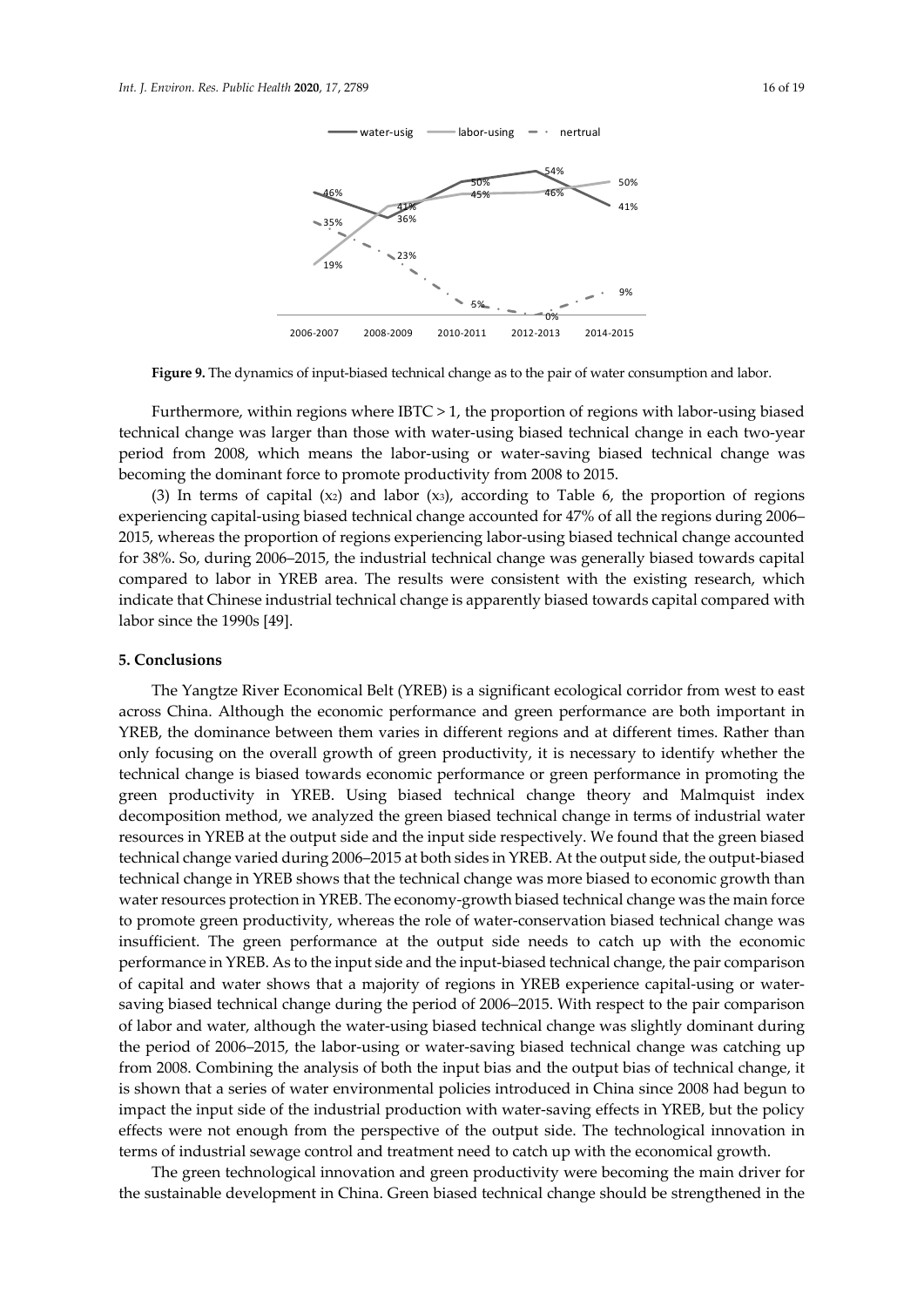YREB in order to let the green performance catch up with the economic performance in YREB. Some regions with severe water pollution should focus on water-conservation biased technical change, which means that they can achieve the simultaneous development of environmental protection and economic growth while putting water environmental protection first. Both science and technology policies and environmental policies should be employed. In terms of the science and technology policies, university-industry R&D cooperation in the field of green technology should be encouraged. Consistently strengthening intellectual property protection on green technology is also important. As to the environmental policies, more stringent legislation and enforcement related to environmental protection is necessary to incentivize the creation and adoption of green technological innovation. By these policies and activities, green biased technical change can be significantly advanced to implement the green transformation of industrial economy in China's Yangtze River Economic Belt.

**Author Contributions:** Conceptualization, X.Z., F.S., H.W. and Y.Q.; Formal analysis, X.Z., H.W. and Y.Q.; Funding acquisition, F.S.; Methodology, X.Z., H.W. and Y.Q.; Project administration, F.S.; Supervision, F.S.; Validation, X.Z. and H.W.; Writing—original draft, X.Z., H.W. and Y.Q.; Writing—review and editing, X.Z., F.S., H.W. and Y.Q. All authors have read and approved the content of the paper.

**Funding:** Chinese National Funding of Social Science, "Research on the Construction and Realization Path of the Collaborative Mechanism of Environmental Audit in the Yangtze River Economic Belt". (Grant Number: 17XJY007).

**Conflicts of Interest:** We declare no conflict of interest. We have no financial and personal relationships with other people or organizations that can inappropriately influence our work.

## **References**

- 1. Acemoglu, D. Directed technical change. *Rev. Econ. Stud.* **2002**, *69*, 781–810, doi:10.1111/1467-937x.00226.
- 2. Hicks, J.R. *The Theory of Wage*; Macmillan: London, UK, 1932; doi:10.2307/2552450.
- 3. Acemoglu, D. Labor- and capital-augmenting technical change. *J. Eur. Econ. Assoc.* **2003**, *1*, 1–40, doi:10.3386/w7544.
- 4. Popp, D. Induced innovation and energy prices. *Am. Econ. Rev.* **2002**, *92*, 160–180, doi:10.1257/000282802760015658.
- 5. Popp, D. ENTICE: Endogenous technological change in the DICE model of global warming. *J. Environ. Econ. Manag.* **2004**, *48*, 742–768, doi:10.1016/j.jeem.2003.09.002.
- 6. Acemoglu, D.; Aghion, P.; Bursztyn, L.; Hemous, D. The environment and directed technical change. *Am. Econ. Rev.* **2012**, *102*, 131–166, doi:10.2307/41408771.
- 7. Acemoglu, D.; Akcigit, U.; Hanley, D.; Kerr, W. Transition to clean technology. *J. Political Econ.* **2016**, *124*, 52–104, doi:10.1086/684511.
- 8. Calel, R.; Dechezlepretre, A. Environmental policy and directed technological change: Evidence from the European Carbon market. *Rev. Econ. Stat.* **2016**, *98*, 173–191, doi:10.2139/ssrn.2041147.
- 9. Aghion, P.; Dechezleprêtre, A.; Hémous, D. Carbon taxes, path dependency, and directed technical change: Evidence from the Auto industry. *J. Political Econ.* **2016**, *124*, 1–51, doi:10.2139/ssrn.2184830.
- 10. Wang, X.; Sun, C.; Wang, S.; Zhang, Z.; Zou, W. Going green or going away? A spatial empirical examination of the relationship between environmental regulations, biased technological progress, and green total factor productivity. *Int. J. Environ. Res. Public Health* **2018**, *15*, 1917, doi:10.3390/ijerph15091917.
- 11. Jiang, Y.Z.; Chen, X.L.; Valdmanis, V.; Baležentis, T. Evaluating economic and environmental performance of the Chinese industry sector. *Sustainability* **2019**, *11*, 6804, doi:10.3390/su11236804.
- 12. Peng, J.C.; Xiao, J.Z.; Wen, L.; Zhang, L. Energy industry investment influences total factor productivity of energy exploitation: A biased technical change analysis. *J. Clean. Prod.* **2019**, *237*, 1–16, doi:10.1016/j.jclepro.2019.117847.
- 13. World Economic Forum. Global risks 2013, 8th ed.; World Economic Forum: Geneva, Switzerland, 2014. Available online: http://reports.weforum.org/global-risks-2013/ (20 October 2019).
- 14. Wang, Y.; Bian, Y.; Xu, H. Water use efficiency and related pollutants' abatement costs of regional industrial systems in China: A slacks-based measure approach. *J. Clean. Prod.* **2015**, *101*, 301–310, doi:10.1016/j.jclepro.2015.03.092.
- 15. Yao, X.; Feng, W.; Zhang, X.; Wang, W.; Zhang, C. Measurement and decomposition of industrial green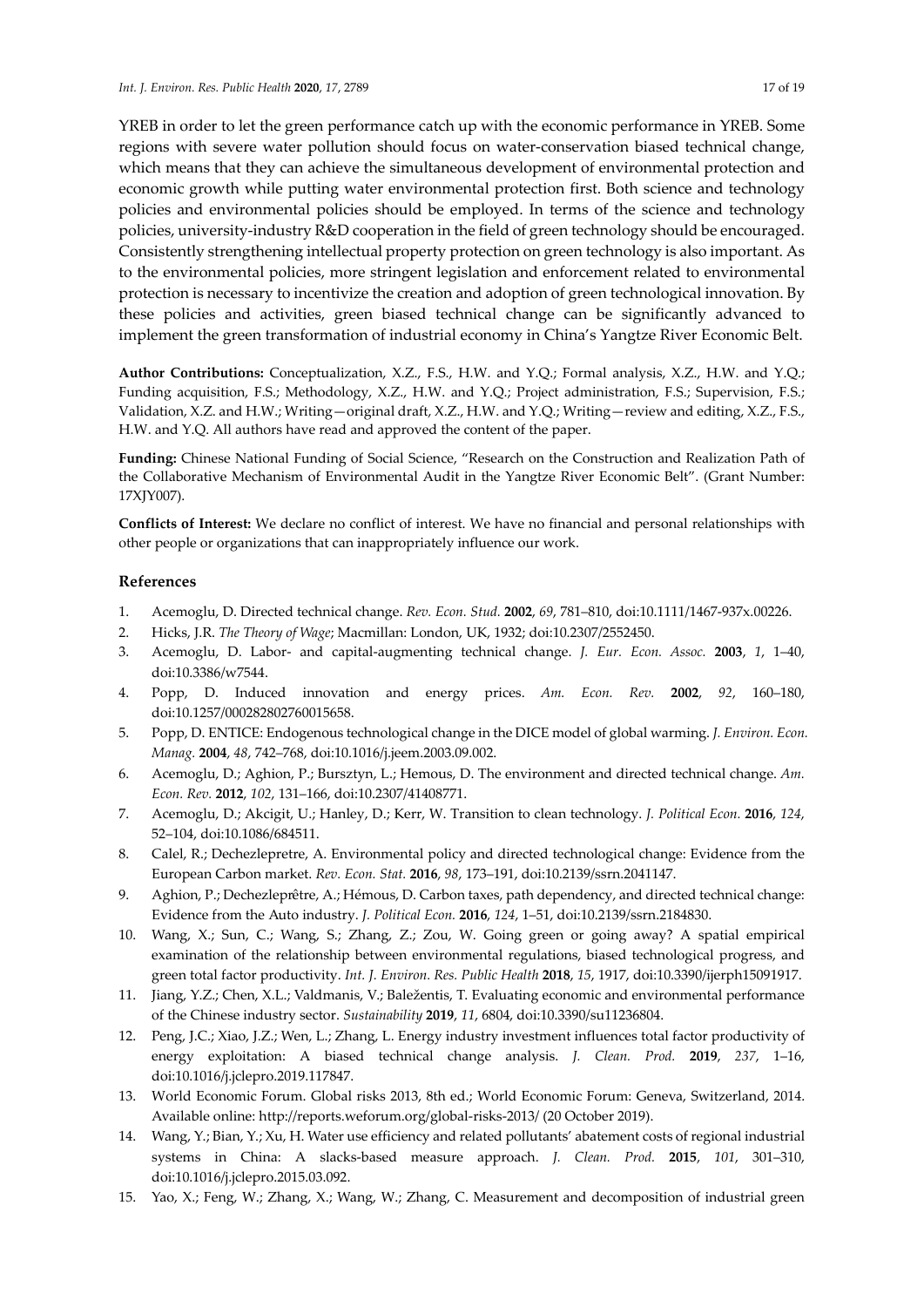total factor water efficiency in China. *J. Clean. Prod.* **2018**, *198*, 1144–1156, doi:10.1016/j.jclepro.2018.07.138.

- 16. Ali, M.K.; Klein, K.K. Water use efficiency and productivity of the irrigation districts in southern Alberta. *Water Resour. Manag.* **2014**, *28*, 2751–2766, doi:10.1007/s11269-014-0634-y.
- 17. Cao, X.; Ren, J.; Wu, M. Effective use rate of generalized water resources assessment and to improve agricultural water use efficiency evaluation index system. *Ecol. Indic.* **2018**, *86*, 58–66, doi:10.1016/j.ecolind.2017.12.016.
- 18. Byrnes, J.; Crase, L.; Dollery, B.; Villano, R. The relative economic efficiency of urban utilities in regional New South Wales and Victoria. *Resour. Energy Econ.* **2010**, *32*, 439–455, doi:10.1016/j.reseneeco.2009.08.001.
- 19. Ananda, J. Evaluating the performance of urban water utilities: Robust nonparametric approach. *J. Water Resour. Plan Manag.* **2014**, *140*, 431–439, doi:10.1061/(ASCE)WR.1943-5452.0000387.
- 20. Deng, G.; Li, L.; Song, Y. Provincial water use efficiency measurement and factor analysis in china: Based on SBM-DEA model. *Ecol. Indic.* **2016**, *69*, 12–18, doi:10.1016/j.ecolind.2016.03.052.
- 21. Li, M.; Long, K. Direct or spillover effect: The impact of pure technical and scale efficiencies of water use on water scarcity in China. *Int. J. Environ. Res. Public Health* **2019**, *16*, 3401, doi:10.3390/ijerph16183401.
- 22. OECD. *OECD Environmental Outlook to 2050: The Consequences of Inaction*; OECD Publishing: Paris, France, 2012; doi:10.1787/1999155x.
- 23. Hu, J.; Wang, S.; Yeh, F. Total-factor water efficiency of regions in China. *Resour. Policy* **2006**, *31*, 217–230, doi:10.1016/j.resourpol.2007.02.001.
- 24. Bian, Y.; Liang, N.; Xu, H. Efficiency evaluation of Chinese regional industrial systems with undesirable factors using a two-stage slacks-based measure approach. *J. Clean. Prod.* **2015**, *87*, 348–356, doi:10.1016/j.jclepro.2014.10.055.
- 25. Färe, R.; Grosskopf, S.; Norris, M.; Zhang, Z. Productivity growth, technical progress, and efficiency change in industrialized countries. *Am. Econ. Rev.* **1994**, *84*, 66–83, doi:10.2753/PET1061-1991361256.
- 26. Moro, M.A.; McKnight, U.S.; Smets, B.F.; Ming, Y.; Andersen, M.M. The industrial dynamics of water innovation: A comparison between China and Europe. *Int. J. Innov. Stud.* **2018**, *2*, 14–32, doi:10.1016/j.ijis.2018.03.001.
- 27. Jin, W.; Zhang, H.; Liu, S.; Zhang, H. Technological innovation, environmental regulation, and green total factor efficiency of industrial waterresources. *J. Clean. Prod.* **2019**, *211*, 1–69, doi:10.1016/j.jclepro.2018.11.172.
- 28. Xing, Z.; Wang, J.; Zhang, J. Total-factor ecological efficiency and productivity in Yangtze River Economic Belt, China: A non-parametric distance function approach. *J. Clean. Prod.* **2018**, *200*, 844–857, doi:10.1016/j.jclepro.2018.08.015.
- 29. Peng, B.; Li, Y.; Wei, G.; Elahi, E. Temporal and spatial differentiations in environmental governance. *Int. J. Environ. Res. Public Health* **2018**, *15*, 2242, doi:10.3390/ijerph15102242.
- 30. Wang, J.; Yang, L. Does factor endowment allocation improve technological innovation performance? An empirical study on the Yangtze River Delta region. *Sci. Total Environ.* **2020**, *716*, 137107, doi:10.1016/j.scitotenv.2020.137107.
- 31. Berndt, E. Reconciling alternative estimates of the elasticity of substitution. *Rev. Econ. Stat.* **1976**, *58*, 59–68, doi:10.2307/1936009.
- 32. Färe, R.; Greifell-Tatje, E.; Grosskopf, S.; Lovell, C.A.K. Biased technical change and the Malmquist productivity index. *Scand. J. Econ.* **1997**, 99, 119–127, doi:10.1111/1467-9442.00051.
- 33. Weber, W.L.; Domazlicky, B.R. Total factor productivity growth in manufacturing: A regional approach using linear programming. *Reg. Sci. Urban Econ.* **1999**, *29*, 105–122, doi:10.1016/S0166-0462(98)00013-1.
- 34. Briec, W.; Peypoch, N. Biased technical change and parallel neutrality. *J. Econ.* **2007**, *88*, 281–292, doi:10.1007/s00712-007-0262-6.
- 35. Barros, C.P.; Weber, W.L. Productivity growth and biased technological change in UK airports. *Transp. Res. Part E* **2009**, *45*, 642–653, doi:10.1016/j.tre.2009.01.004.
- 36. Färe, R.; Grosskopf, S.; Lee, W.F. Productivity and technical change: The case of Taiwan. *Appl. Econ.* **2001**, *33*, 1191–1925, doi:10.1080/00036840010018711.
- 37. Chou, Y.; Shao, B. Total factor productivity growth in information technology services industries: A multitheoretical perspective. *Decis. Support Syst.* **2014**, *62*, 106–118, doi:10.1016/j.dss.2014.03.009.
- 38. Luo, Q.; Miao, C.; Sun, L.; Meng, X.; Duan, M. Efficiency evaluation of green technology innovation of China's strategic emerging industries: An empirical analysis based on Malmquist-data envelopment analysis index*. J. Clean. Prod.* **2019**, *238*, 117782, doi:10.1016/j.jclepro.2019.117782.
- 39. Rodríguez, X.A.; Regueiro, R.M.; Doldan, X.R. Analysis of productivity in the Spanish wind industry.